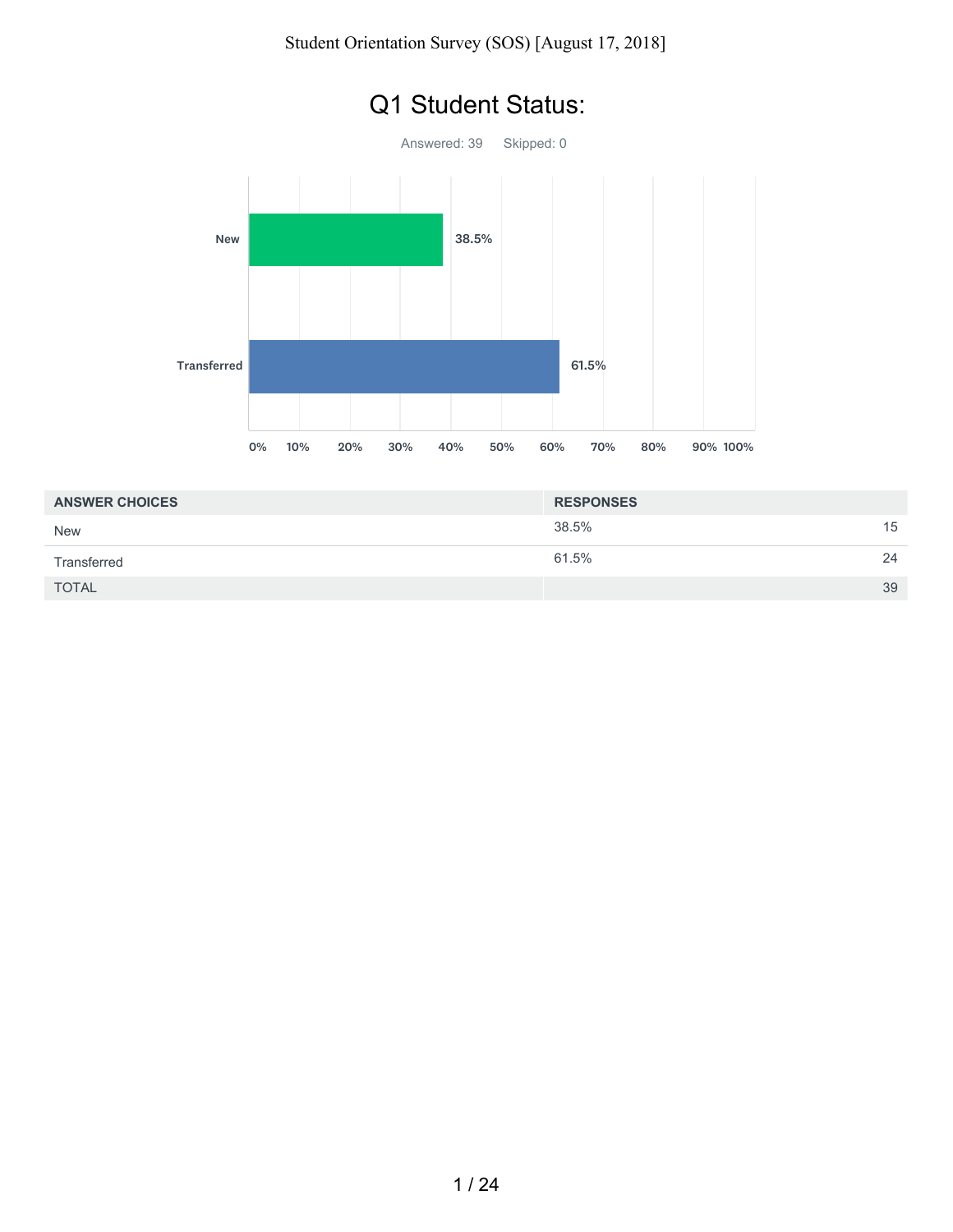

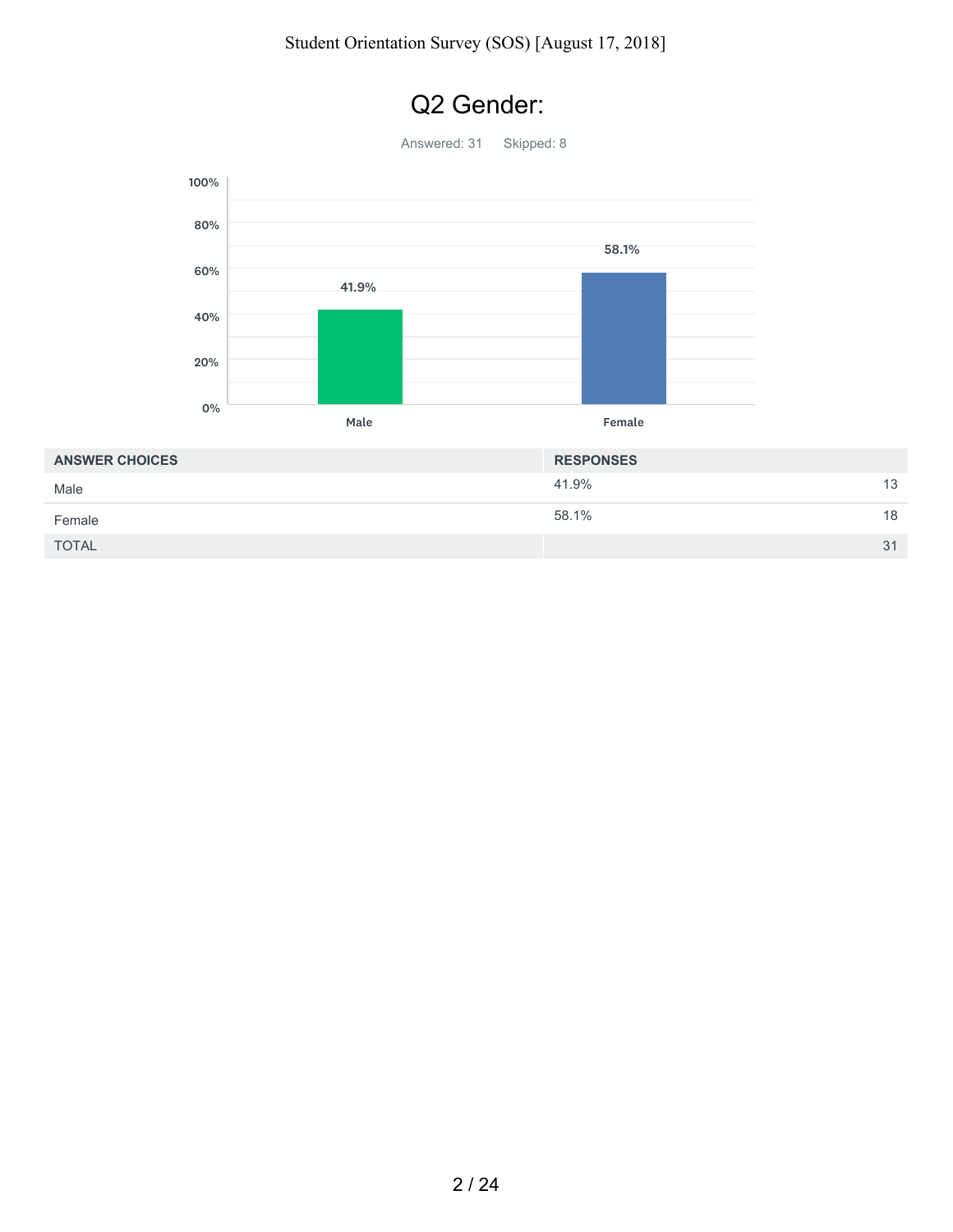

| <b>ANSWER CHOICES</b> | <b>RESPONSES</b> |             |
|-----------------------|------------------|-------------|
| National              | 62.86%           | 22          |
| Pohnpei               | 5.71%            | 2           |
| Kosrae                | 14.29%           | 5           |
| Chuuk                 | 2.86%            |             |
| Yap                   | 14.29%           | 5           |
| <b>FMI</b>            | $0.00\%$         | $\mathbf 0$ |
| <b>TOTAL</b>          |                  | 35          |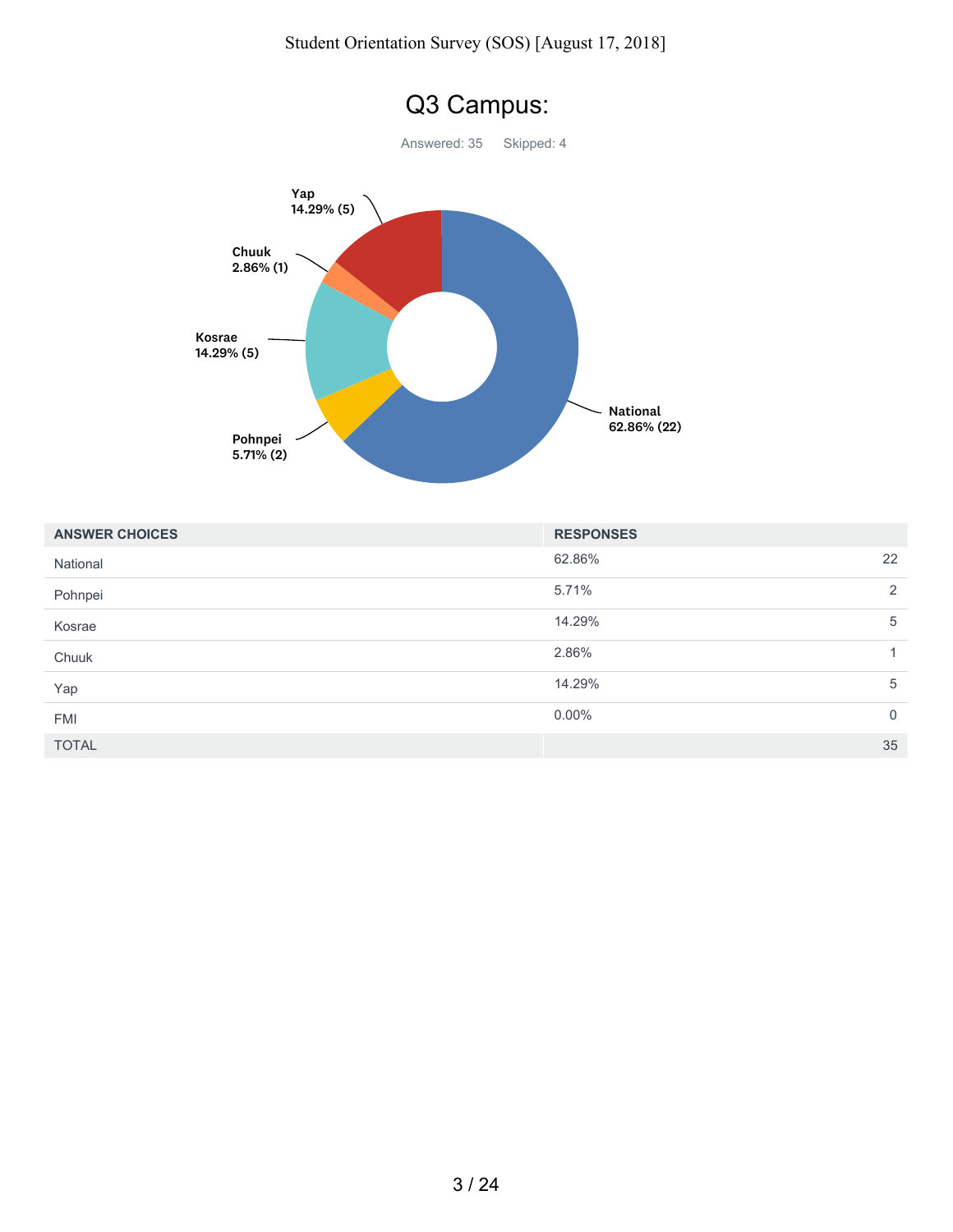## Q4 I understood and am aware of the MyShark portal and how I could benefit from it.



| <b>ANSWER CHOICES</b>        |                | <b>AVERAGE NUMBER</b> |                  | <b>TOTAL NUMBER</b> |     | <b>RESPONSES</b>  |    |
|------------------------------|----------------|-----------------------|------------------|---------------------|-----|-------------------|----|
|                              |                |                       | $\boldsymbol{9}$ |                     | 335 |                   | 39 |
| <b>Total Respondents: 39</b> |                |                       |                  |                     |     |                   |    |
|                              |                |                       |                  |                     |     |                   |    |
| $\#$                         |                |                       |                  |                     |     | <b>DATE</b>       |    |
| $\mathbf{1}$                 | 5              |                       |                  |                     |     | 8/21/2018 1:59 PM |    |
| 2                            | 10             |                       |                  |                     |     | 8/21/2018 1:58 PM |    |
| 3                            | 10             |                       |                  |                     |     | 8/21/2018 1:57 PM |    |
| $\overline{4}$               | 10             |                       |                  |                     |     | 8/21/2018 1:56 PM |    |
| 5                            | 10             |                       |                  |                     |     | 8/21/2018 1:56 PM |    |
| 6                            | $\overline{2}$ |                       |                  |                     |     | 8/21/2018 1:55 PM |    |
| $\overline{7}$               | 9              |                       |                  |                     |     | 8/21/2018 1:55 PM |    |
| 8                            | $\,8\,$        |                       |                  |                     |     | 8/21/2018 1:54 PM |    |
| 9                            | 10             |                       |                  |                     |     | 8/21/2018 1:53 PM |    |
| 10                           | $\overline{7}$ |                       |                  |                     |     | 8/21/2018 1:52 PM |    |
| 11                           | 10             |                       |                  |                     |     | 8/21/2018 1:51 PM |    |
| 12                           | 10             |                       |                  |                     |     | 8/21/2018 1:51 PM |    |
| 13                           | $6\,$          |                       |                  |                     |     | 8/21/2018 1:49 PM |    |
| 14                           | 10             |                       |                  |                     |     | 8/21/2018 1:48 PM |    |
| 15                           | 10             |                       |                  |                     |     | 8/21/2018 1:47 PM |    |
| 16                           | 10             |                       |                  |                     |     | 8/21/2018 1:47 PM |    |
| 17                           | 10             |                       |                  |                     |     | 8/21/2018 1:46 PM |    |
| 18                           | 10             |                       |                  |                     |     | 8/21/2018 1:46 PM |    |
| 19                           | $6\phantom{a}$ |                       |                  |                     |     | 8/21/2018 1:45 PM |    |
| 20                           | 10             |                       |                  |                     |     | 8/21/2018 1:44 PM |    |
| 21                           | 10             |                       |                  |                     |     | 8/21/2018 1:43 PM |    |
|                              |                |                       |                  |                     |     |                   |    |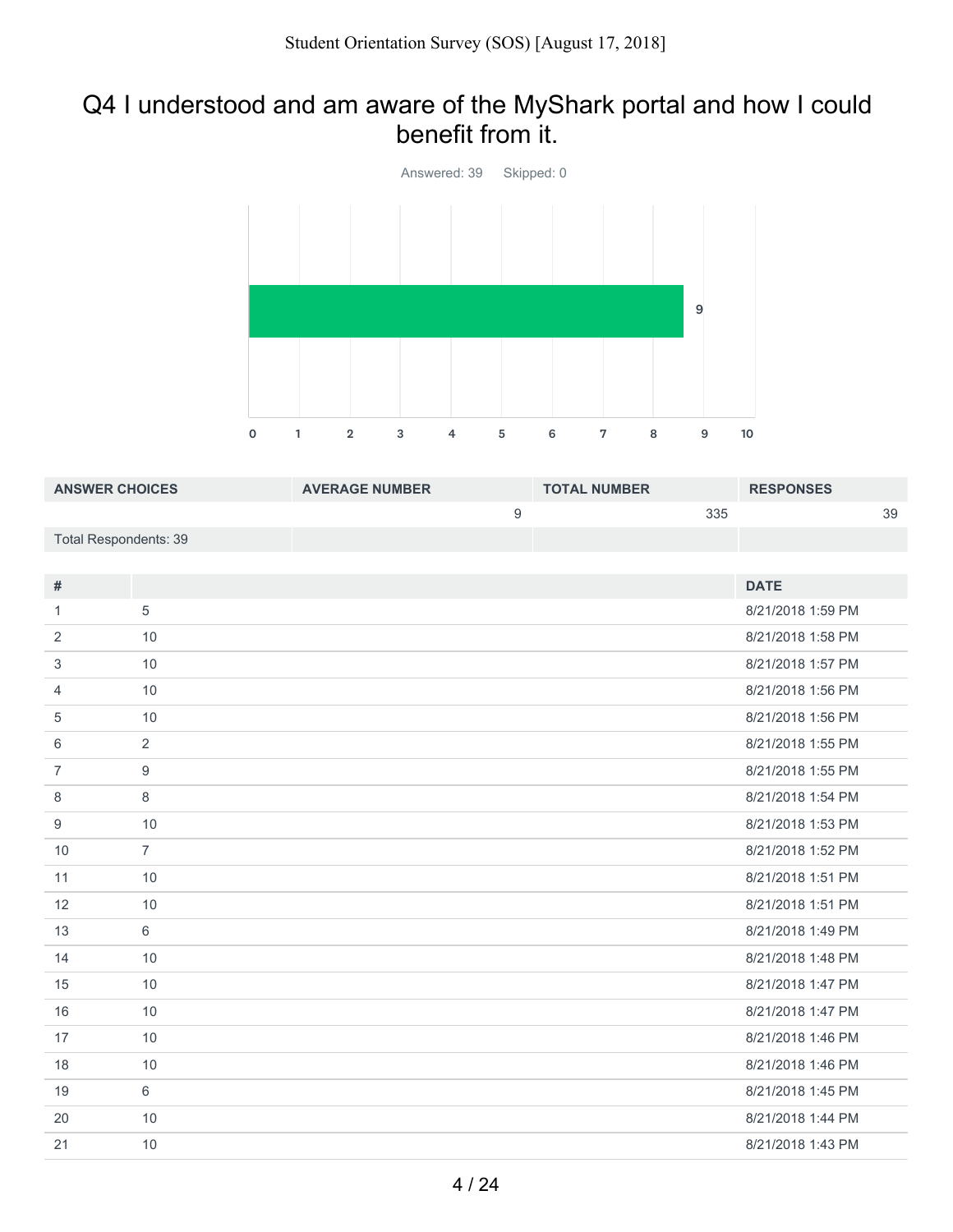## Student Orientation Survey (SOS) [August 17, 2018]

| 22 | 10 | 8/21/2018 1:41 PM |
|----|----|-------------------|
| 23 | 10 | 8/21/2018 1:40 PM |
| 24 | 9  | 8/21/2018 1:37 PM |
| 25 | 10 | 8/21/2018 1:37 PM |
| 26 | 8  | 8/21/2018 1:35 PM |
| 27 | 10 | 8/21/2018 1:35 PM |
| 28 | 9  | 8/21/2018 1:33 PM |
| 29 | 9  | 8/21/2018 1:33 PM |
| 30 | 10 | 8/21/2018 1:32 PM |
| 31 | 5  | 8/21/2018 1:31 PM |
| 32 | 5  | 8/21/2018 1:30 PM |
| 33 | 5  | 8/21/2018 1:29 PM |
| 34 | 10 | 8/21/2018 1:27 PM |
| 35 | 8  | 8/21/2018 1:26 PM |
| 36 | 5  | 8/21/2018 1:25 PM |
| 37 | 10 | 8/21/2018 1:24 PM |
| 38 | 9  | 8/21/2018 1:22 PM |
| 39 | 10 | 8/21/2018 1:21 PM |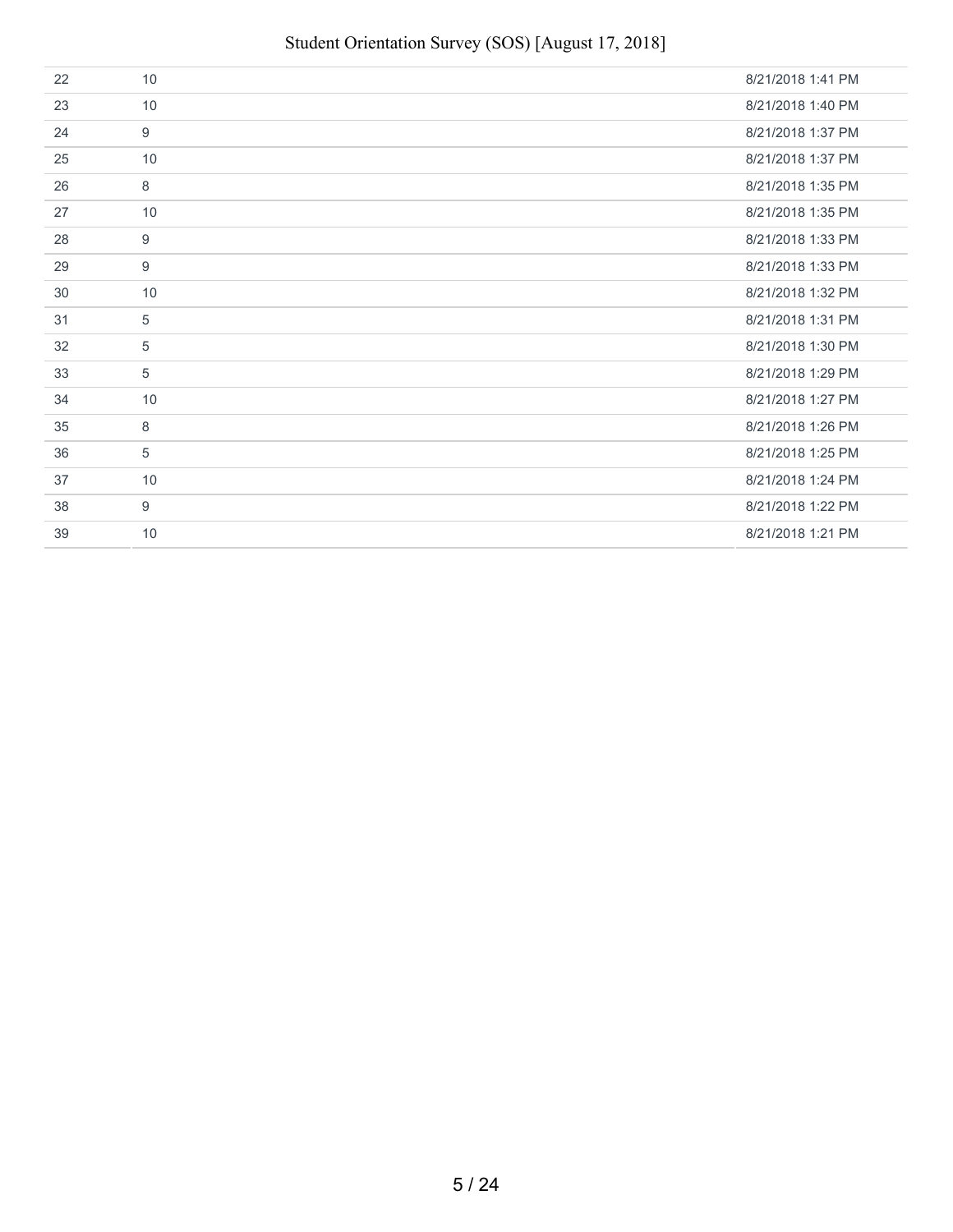## Q5 I understood and am aware of the student accounts, fees and charges, and policies and procedures related to student accounts.



| <b>ANSWER CHOICES</b>        |                  | <b>AVERAGE NUMBER</b> |         | <b>TOTAL NUMBER</b> |     | <b>RESPONSES</b>  |    |
|------------------------------|------------------|-----------------------|---------|---------------------|-----|-------------------|----|
|                              |                  |                       | $\,8\,$ |                     | 325 |                   | 39 |
| <b>Total Respondents: 39</b> |                  |                       |         |                     |     |                   |    |
|                              |                  |                       |         |                     |     |                   |    |
| #                            |                  |                       |         |                     |     | <b>DATE</b>       |    |
| 1                            | 5                |                       |         |                     |     | 8/21/2018 1:59 PM |    |
| $\overline{2}$               | $\overline{7}$   |                       |         |                     |     | 8/21/2018 1:58 PM |    |
| 3                            | $9\,$            |                       |         |                     |     | 8/21/2018 1:57 PM |    |
| 4                            | 10               |                       |         |                     |     | 8/21/2018 1:56 PM |    |
| 5                            | $9\,$            |                       |         |                     |     | 8/21/2018 1:56 PM |    |
| 6                            | 8                |                       |         |                     |     | 8/21/2018 1:55 PM |    |
| 7                            | $\boldsymbol{9}$ |                       |         |                     |     | 8/21/2018 1:55 PM |    |
| 8                            | 9                |                       |         |                     |     | 8/21/2018 1:54 PM |    |
| 9                            | 10               |                       |         |                     |     | 8/21/2018 1:53 PM |    |
| 10                           | 8                |                       |         |                     |     | 8/21/2018 1:52 PM |    |
| 11                           | 10               |                       |         |                     |     | 8/21/2018 1:51 PM |    |
| 12                           | 9                |                       |         |                     |     | 8/21/2018 1:51 PM |    |
| 13                           | 9                |                       |         |                     |     | 8/21/2018 1:49 PM |    |
| 14                           | 10               |                       |         |                     |     | 8/21/2018 1:48 PM |    |
| 15                           | $\overline{7}$   |                       |         |                     |     | 8/21/2018 1:47 PM |    |
| 16                           | 10               |                       |         |                     |     | 8/21/2018 1:47 PM |    |
| 17                           | 10               |                       |         |                     |     | 8/21/2018 1:46 PM |    |
| 18                           | 10               |                       |         |                     |     | 8/21/2018 1:46 PM |    |
| 19                           | 5                |                       |         |                     |     | 8/21/2018 1:45 PM |    |
| 20                           | 10               |                       |         |                     |     | 8/21/2018 1:44 PM |    |
| 21                           | 10               |                       |         |                     |     | 8/21/2018 1:43 PM |    |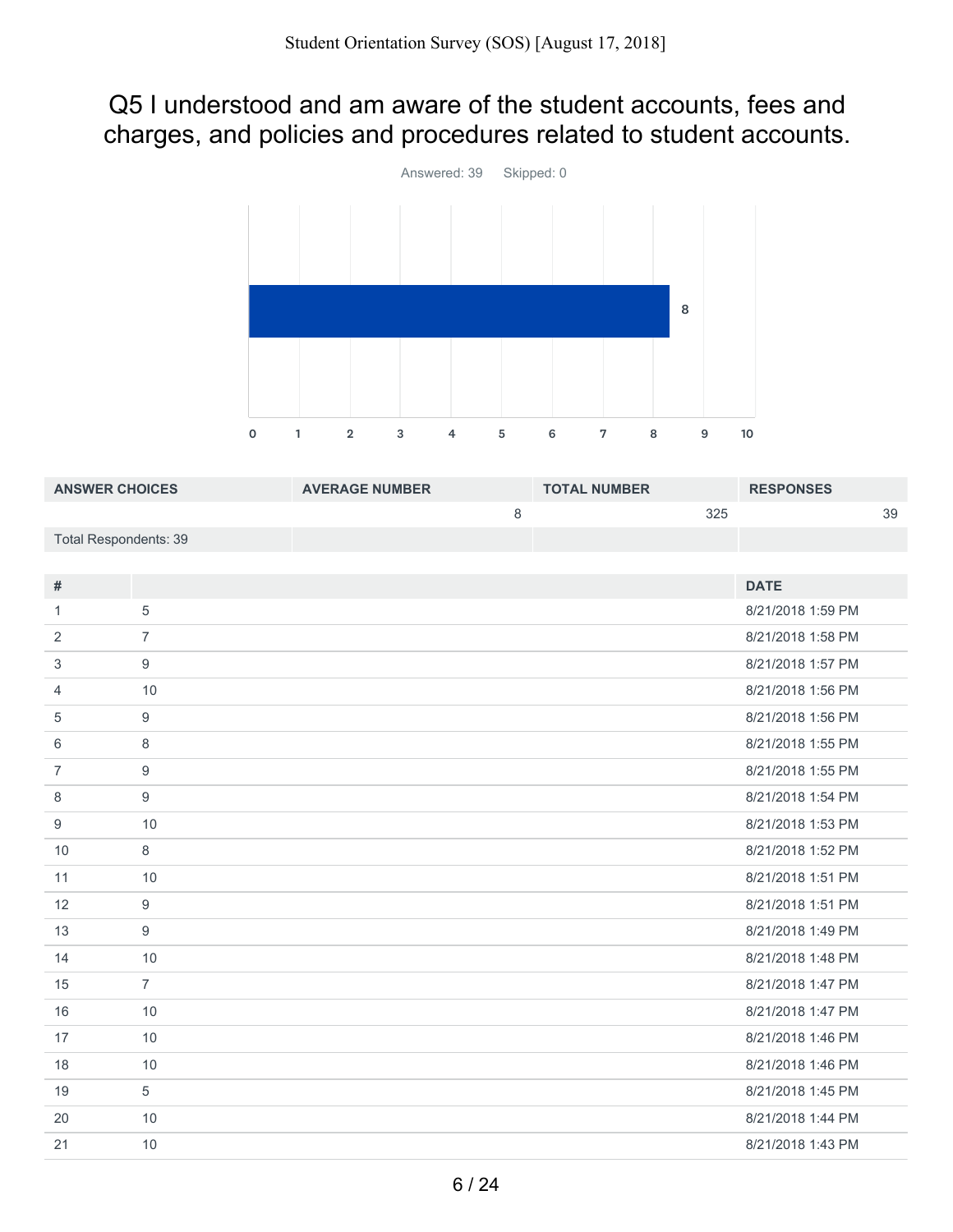| 22 | $\overline{4}$ | 8/21/2018 1:41 PM |
|----|----------------|-------------------|
| 23 | 10             | 8/21/2018 1:40 PM |
| 24 | $\overline{7}$ | 8/21/2018 1:37 PM |
| 25 | 10             | 8/21/2018 1:37 PM |
| 26 | 8              | 8/21/2018 1:35 PM |
| 27 | 10             | 8/21/2018 1:35 PM |
| 28 | 9              | 8/21/2018 1:33 PM |
| 29 | $\overline{7}$ | 8/21/2018 1:33 PM |
| 30 | 8              | 8/21/2018 1:32 PM |
| 31 | 5              | 8/21/2018 1:31 PM |
| 32 | 5              | 8/21/2018 1:30 PM |
| 33 | 10             | 8/21/2018 1:29 PM |
| 34 | 10             | 8/21/2018 1:27 PM |
| 35 | 8              | 8/21/2018 1:26 PM |
| 36 | 2              | 8/21/2018 1:25 PM |
| 37 | 9              | 8/21/2018 1:24 PM |
| 38 | 9              | 8/21/2018 1:22 PM |
| 39 | 10             | 8/21/2018 1:21 PM |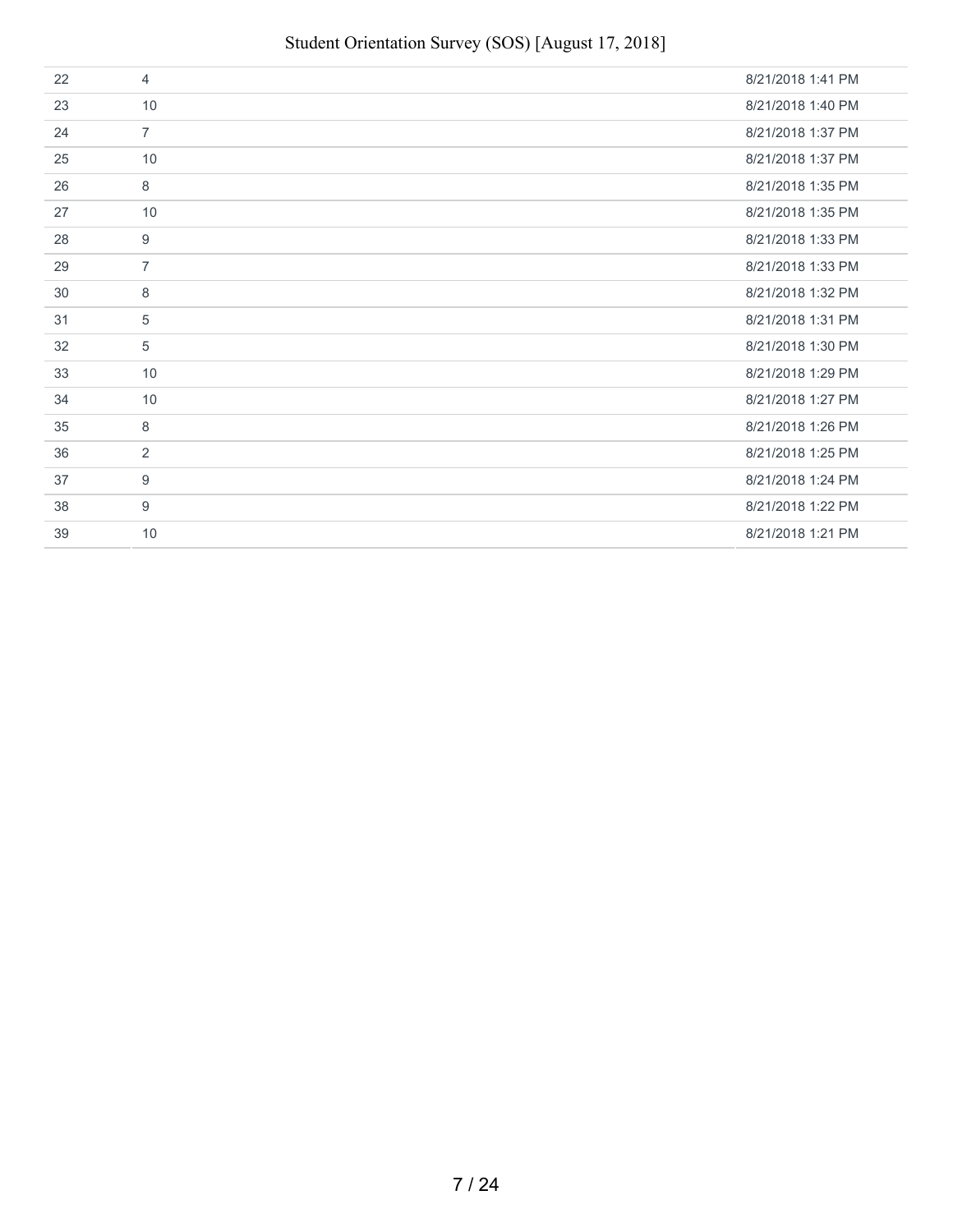#### Q6 I understood and am now aware of the financial aid or assistance available for students including relevant policies, such as Satisfactory Academic Progress and others.



| <b>ANSWER CHOICES</b> |                  | <b>AVERAGE NUMBER</b> |                  | <b>TOTAL NUMBER</b> |     | <b>RESPONSES</b>  |    |
|-----------------------|------------------|-----------------------|------------------|---------------------|-----|-------------------|----|
|                       |                  |                       | $\boldsymbol{9}$ |                     | 338 |                   | 39 |
| Total Respondents: 39 |                  |                       |                  |                     |     |                   |    |
|                       |                  |                       |                  |                     |     |                   |    |
| #                     |                  |                       |                  |                     |     | <b>DATE</b>       |    |
| $\mathbf{1}$          | 10               |                       |                  |                     |     | 8/21/2018 1:59 PM |    |
| 2                     | $\,8\,$          |                       |                  |                     |     | 8/21/2018 1:58 PM |    |
| 3                     | $\boldsymbol{9}$ |                       |                  |                     |     | 8/21/2018 1:57 PM |    |
| $\overline{4}$        | 10               |                       |                  |                     |     | 8/21/2018 1:56 PM |    |
| 5                     | 10               |                       |                  |                     |     | 8/21/2018 1:56 PM |    |
| 6                     | $\boldsymbol{9}$ |                       |                  |                     |     | 8/21/2018 1:55 PM |    |
| $\overline{7}$        | 10               |                       |                  |                     |     | 8/21/2018 1:55 PM |    |
| 8                     | $\boldsymbol{9}$ |                       |                  |                     |     | 8/21/2018 1:54 PM |    |
| $\boldsymbol{9}$      | $\boldsymbol{9}$ |                       |                  |                     |     | 8/21/2018 1:53 PM |    |
| 10                    | $\,8\,$          |                       |                  |                     |     | 8/21/2018 1:52 PM |    |
| 11                    | 10               |                       |                  |                     |     | 8/21/2018 1:51 PM |    |
| 12                    | 10               |                       |                  |                     |     | 8/21/2018 1:51 PM |    |
| 13                    | $\overline{5}$   |                       |                  |                     |     | 8/21/2018 1:49 PM |    |
| 14                    | 10               |                       |                  |                     |     | 8/21/2018 1:48 PM |    |
| 15                    | 8                |                       |                  |                     |     | 8/21/2018 1:47 PM |    |
| 16                    | 10               |                       |                  |                     |     | 8/21/2018 1:47 PM |    |
| 17                    | 10               |                       |                  |                     |     | 8/21/2018 1:46 PM |    |
| 18                    | 10               |                       |                  |                     |     | 8/21/2018 1:46 PM |    |
| 19                    | $\overline{5}$   |                       |                  |                     |     | 8/21/2018 1:45 PM |    |
| 20                    | 10               |                       |                  |                     |     | 8/21/2018 1:44 PM |    |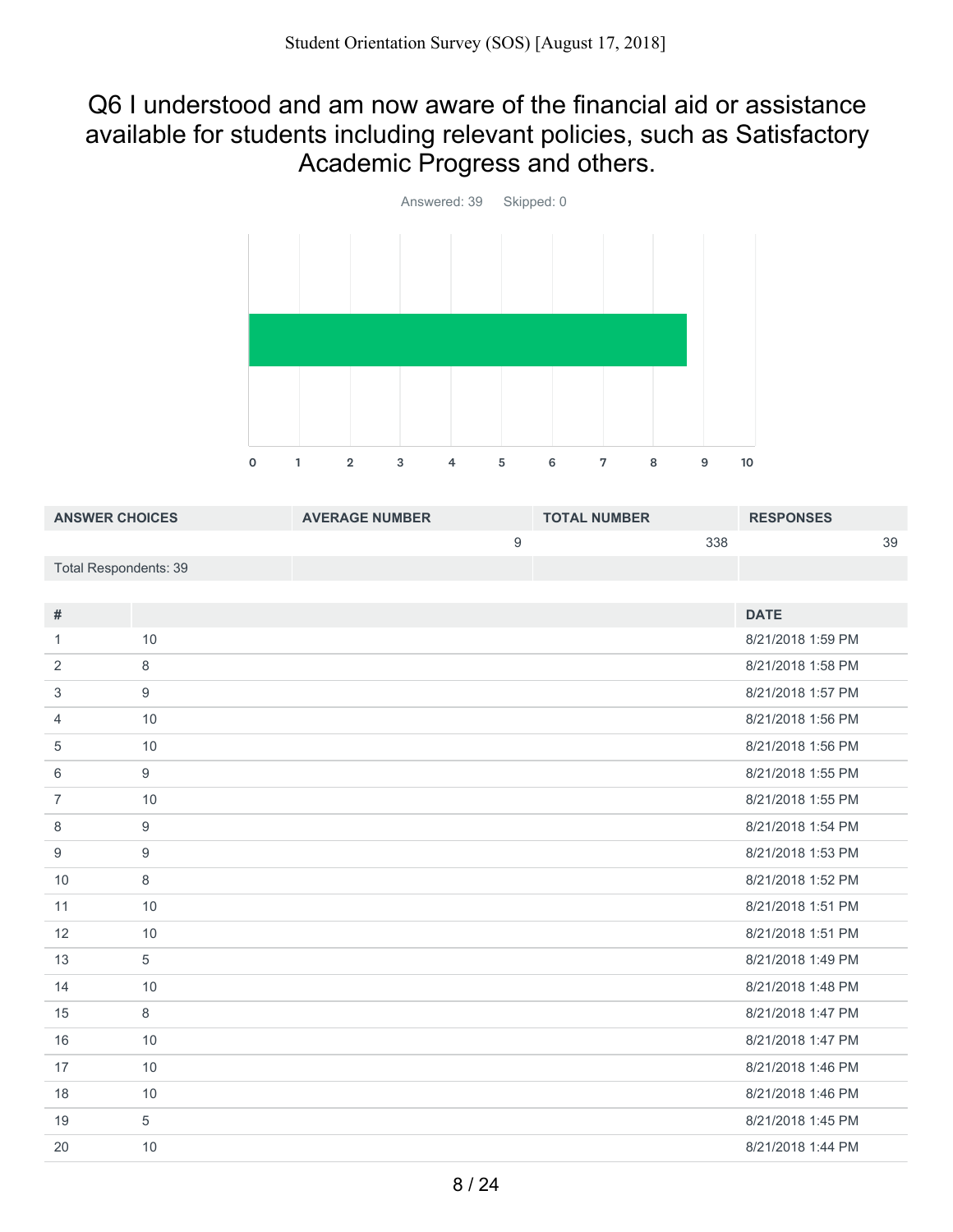## Student Orientation Survey (SOS) [August 17, 2018]

| 21 | 10             | 8/21/2018 1:43 PM |
|----|----------------|-------------------|
| 22 | $\overline{4}$ | 8/21/2018 1:41 PM |
| 23 | 10             | 8/21/2018 1:40 PM |
| 24 | 8              | 8/21/2018 1:37 PM |
| 25 | 10             | 8/21/2018 1:37 PM |
| 26 | $\overline{7}$ | 8/21/2018 1:35 PM |
| 27 | 10             | 8/21/2018 1:35 PM |
| 28 | 9              | 8/21/2018 1:33 PM |
| 29 | 9              | 8/21/2018 1:33 PM |
| 30 | 9              | 8/21/2018 1:32 PM |
| 31 | 5              | 8/21/2018 1:31 PM |
| 32 | 5              | 8/21/2018 1:30 PM |
| 33 | 10             | 8/21/2018 1:29 PM |
| 34 | 10             | 8/21/2018 1:27 PM |
| 35 | 8              | 8/21/2018 1:26 PM |
| 36 | 6              | 8/21/2018 1:25 PM |
| 37 | 10             | 8/21/2018 1:24 PM |
| 38 | 8              | 8/21/2018 1:22 PM |
| 39 | 10             | 8/21/2018 1:21 PM |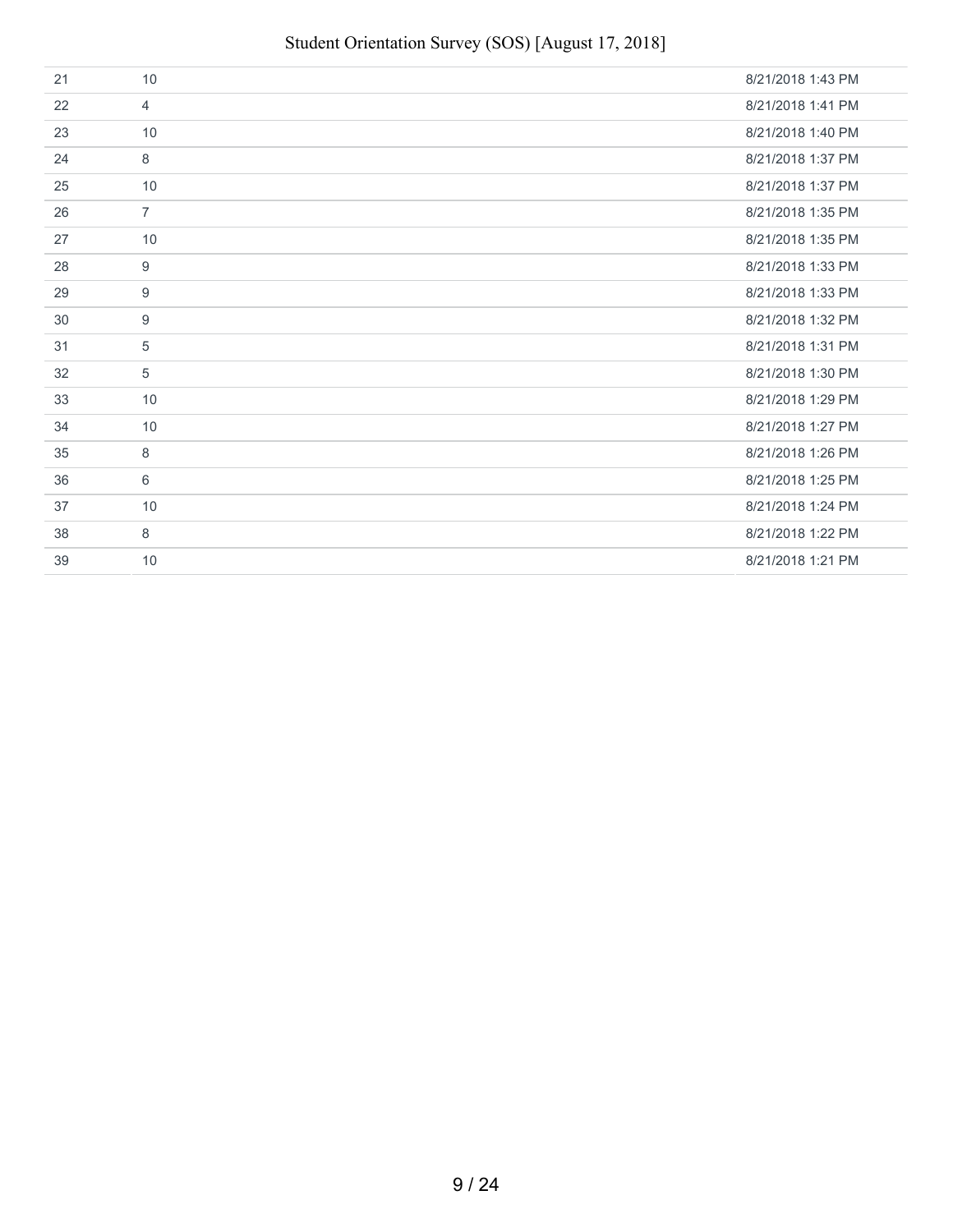### Q7 I understood and am now aware of the structure of student clubs and student activities presented.



| <b>ANSWER CHOICES</b> |                  | <b>AVERAGE NUMBER</b> |         | <b>TOTAL NUMBER</b> |     | <b>RESPONSES</b>  |    |
|-----------------------|------------------|-----------------------|---------|---------------------|-----|-------------------|----|
|                       |                  |                       | $\,8\,$ |                     | 320 |                   | 39 |
| Total Respondents: 39 |                  |                       |         |                     |     |                   |    |
|                       |                  |                       |         |                     |     |                   |    |
| $\#$                  |                  |                       |         |                     |     | <b>DATE</b>       |    |
| $\mathbf{1}$          | 10               |                       |         |                     |     | 8/21/2018 1:59 PM |    |
| 2                     | $\overline{7}$   |                       |         |                     |     | 8/21/2018 1:58 PM |    |
| 3                     | $9\,$            |                       |         |                     |     | 8/21/2018 1:57 PM |    |
| $\overline{4}$        | 10               |                       |         |                     |     | 8/21/2018 1:56 PM |    |
| 5                     | 9                |                       |         |                     |     | 8/21/2018 1:56 PM |    |
| 6                     | $\boldsymbol{9}$ |                       |         |                     |     | 8/21/2018 1:55 PM |    |
| $\overline{7}$        | $\boldsymbol{9}$ |                       |         |                     |     | 8/21/2018 1:55 PM |    |
| 8                     | $\overline{7}$   |                       |         |                     |     | 8/21/2018 1:54 PM |    |
| $\boldsymbol{9}$      | $\,8\,$          |                       |         |                     |     | 8/21/2018 1:53 PM |    |
| 10                    | $\overline{4}$   |                       |         |                     |     | 8/21/2018 1:52 PM |    |
| 11                    | 10               |                       |         |                     |     | 8/21/2018 1:51 PM |    |
| 12                    | 10               |                       |         |                     |     | 8/21/2018 1:51 PM |    |
| 13                    | $\overline{7}$   |                       |         |                     |     | 8/21/2018 1:49 PM |    |
| 14                    | 10               |                       |         |                     |     | 8/21/2018 1:48 PM |    |
| 15                    | $9\,$            |                       |         |                     |     | 8/21/2018 1:47 PM |    |
| 16                    | 10               |                       |         |                     |     | 8/21/2018 1:47 PM |    |
| 17                    | 10               |                       |         |                     |     | 8/21/2018 1:46 PM |    |
| 18                    | 10               |                       |         |                     |     | 8/21/2018 1:46 PM |    |
| 19                    | 6                |                       |         |                     |     | 8/21/2018 1:45 PM |    |
| 20                    | 10               |                       |         |                     |     | 8/21/2018 1:44 PM |    |
| 21                    | $\boldsymbol{9}$ |                       |         |                     |     | 8/21/2018 1:43 PM |    |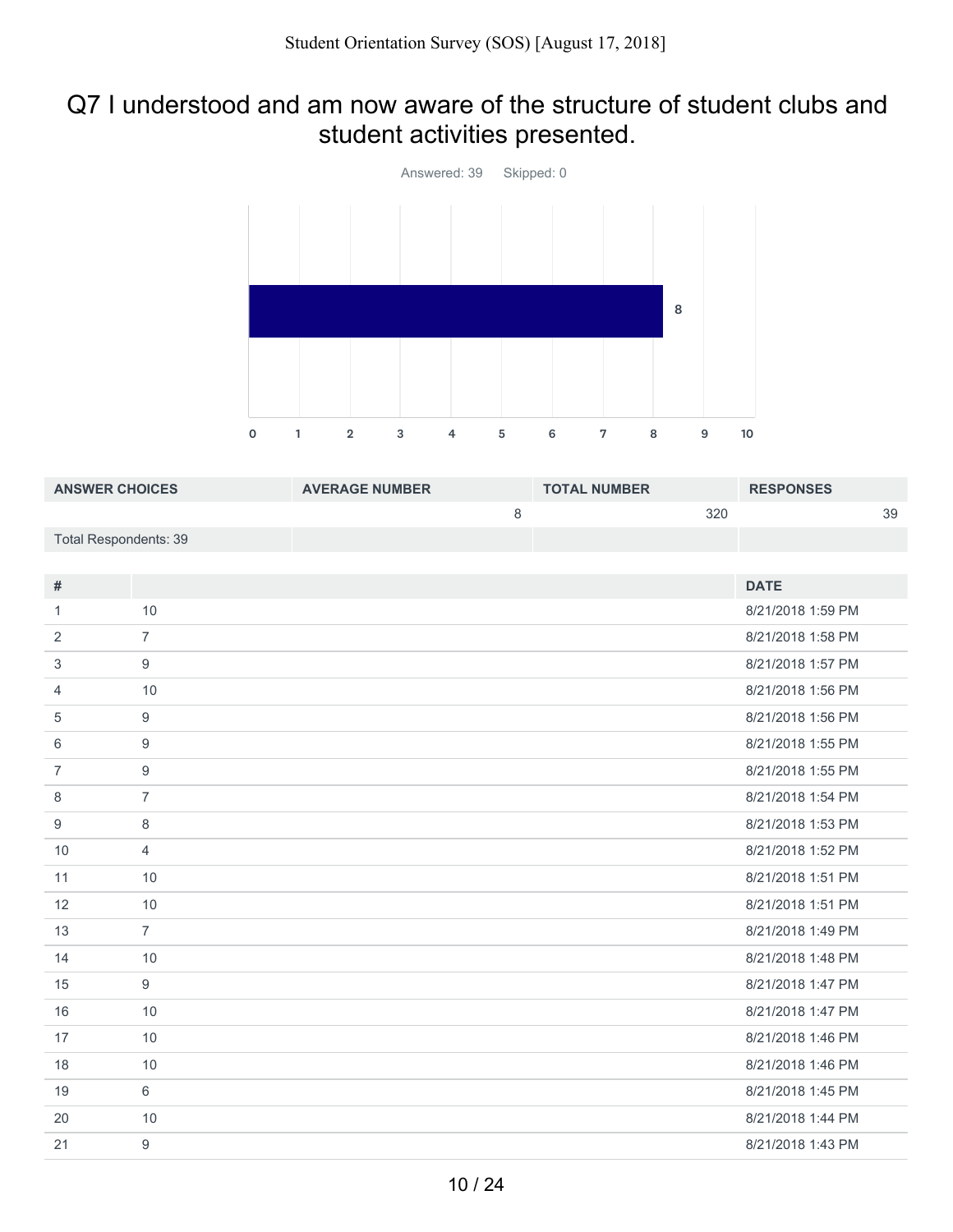| 22 | 3              | 8/21/2018 1:41 PM |
|----|----------------|-------------------|
| 23 | 5              | 8/21/2018 1:40 PM |
| 24 | 5              | 8/21/2018 1:37 PM |
| 25 | 10             | 8/21/2018 1:37 PM |
| 26 | 10             | 8/21/2018 1:35 PM |
| 27 | 10             | 8/21/2018 1:35 PM |
| 28 | 9              | 8/21/2018 1:33 PM |
| 29 | 10             | 8/21/2018 1:33 PM |
| 30 | 9              | 8/21/2018 1:32 PM |
| 31 | 5              | 8/21/2018 1:31 PM |
| 32 | 6              | 8/21/2018 1:30 PM |
| 33 | 10             | 8/21/2018 1:29 PM |
| 34 | 10             | 8/21/2018 1:27 PM |
| 35 | 8              | 8/21/2018 1:26 PM |
| 36 | $\mathbf 0$    | 8/21/2018 1:25 PM |
| 37 | $\overline{7}$ | 8/21/2018 1:24 PM |
| 38 | 10             | 8/21/2018 1:22 PM |
| 39 | 10             | 8/21/2018 1:21 PM |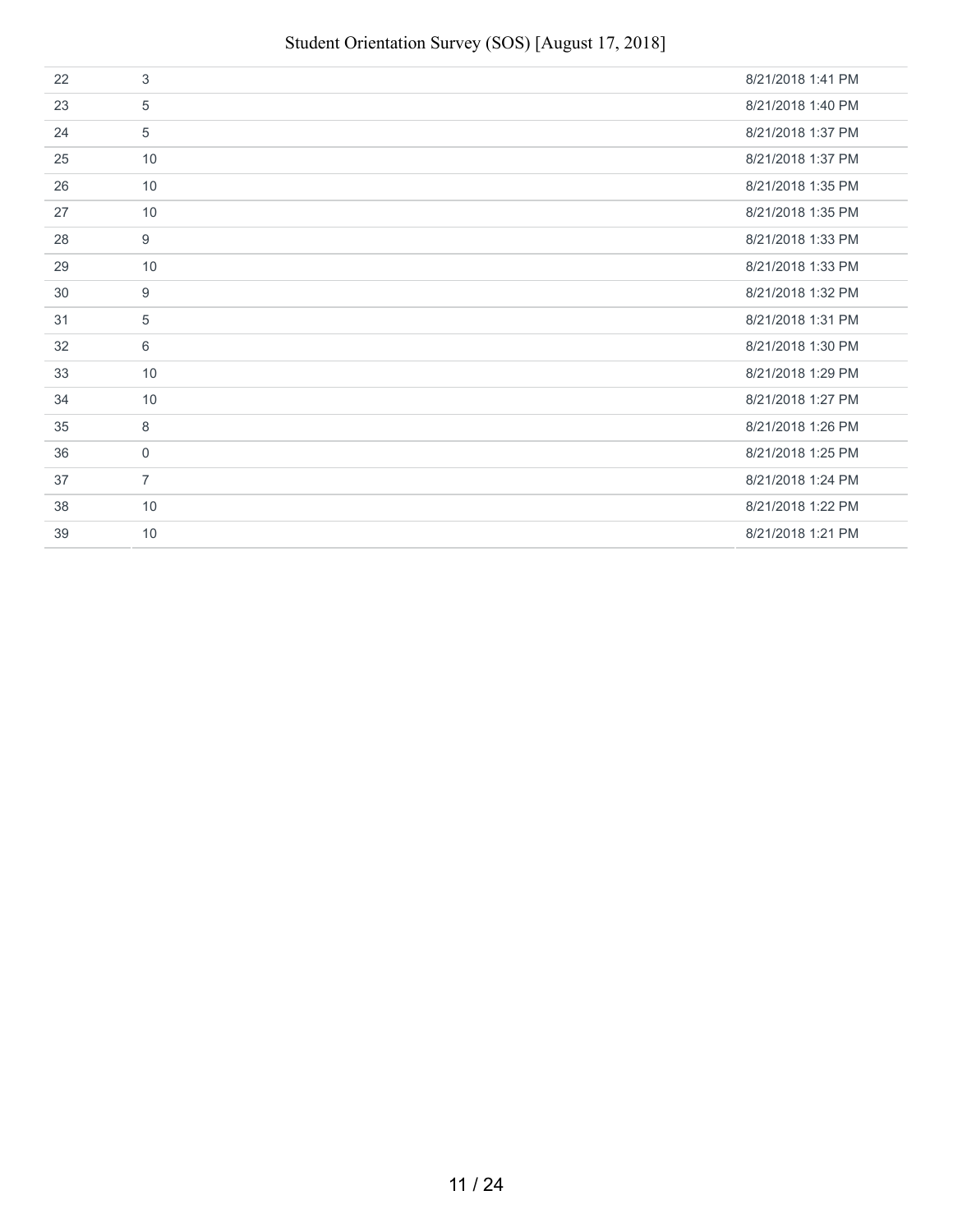## Q8 I understood and am aware of the Title IX, policies and procedures, safety precautions, and other important information presented.



| <b>ANSWER CHOICES</b>        |                | <b>AVERAGE NUMBER</b> |         | <b>TOTAL NUMBER</b> |     | <b>RESPONSES</b>  |    |
|------------------------------|----------------|-----------------------|---------|---------------------|-----|-------------------|----|
|                              |                |                       | $\,8\,$ |                     | 321 |                   | 39 |
| <b>Total Respondents: 39</b> |                |                       |         |                     |     |                   |    |
|                              |                |                       |         |                     |     |                   |    |
| #                            |                |                       |         |                     |     | <b>DATE</b>       |    |
| $\mathbf{1}$                 | 10             |                       |         |                     |     | 8/21/2018 1:59 PM |    |
| 2                            | 8              |                       |         |                     |     | 8/21/2018 1:58 PM |    |
| 3                            | 9              |                       |         |                     |     | 8/21/2018 1:57 PM |    |
| $\overline{4}$               | 10             |                       |         |                     |     | 8/21/2018 1:56 PM |    |
| 5                            | $\,8\,$        |                       |         |                     |     | 8/21/2018 1:56 PM |    |
| 6                            | 10             |                       |         |                     |     | 8/21/2018 1:55 PM |    |
| $\overline{7}$               | $9\,$          |                       |         |                     |     | 8/21/2018 1:55 PM |    |
| 8                            | 8              |                       |         |                     |     | 8/21/2018 1:54 PM |    |
| 9                            | 10             |                       |         |                     |     | 8/21/2018 1:53 PM |    |
| 10                           | $\overline{7}$ |                       |         |                     |     | 8/21/2018 1:52 PM |    |
| 11                           | 10             |                       |         |                     |     | 8/21/2018 1:51 PM |    |
| 12                           | 10             |                       |         |                     |     | 8/21/2018 1:51 PM |    |
| 13                           | $\overline{7}$ |                       |         |                     |     | 8/21/2018 1:49 PM |    |
| 14                           | 10             |                       |         |                     |     | 8/21/2018 1:48 PM |    |
| 15                           | 8              |                       |         |                     |     | 8/21/2018 1:47 PM |    |
| 16                           | $9\,$          |                       |         |                     |     | 8/21/2018 1:47 PM |    |
| 17                           | 10             |                       |         |                     |     | 8/21/2018 1:46 PM |    |
| 18                           | 10             |                       |         |                     |     | 8/21/2018 1:46 PM |    |
| 19                           | 5              |                       |         |                     |     | 8/21/2018 1:45 PM |    |
| 20                           | 10             |                       |         |                     |     | 8/21/2018 1:44 PM |    |
| 21                           | $9\,$          |                       |         |                     |     | 8/21/2018 1:43 PM |    |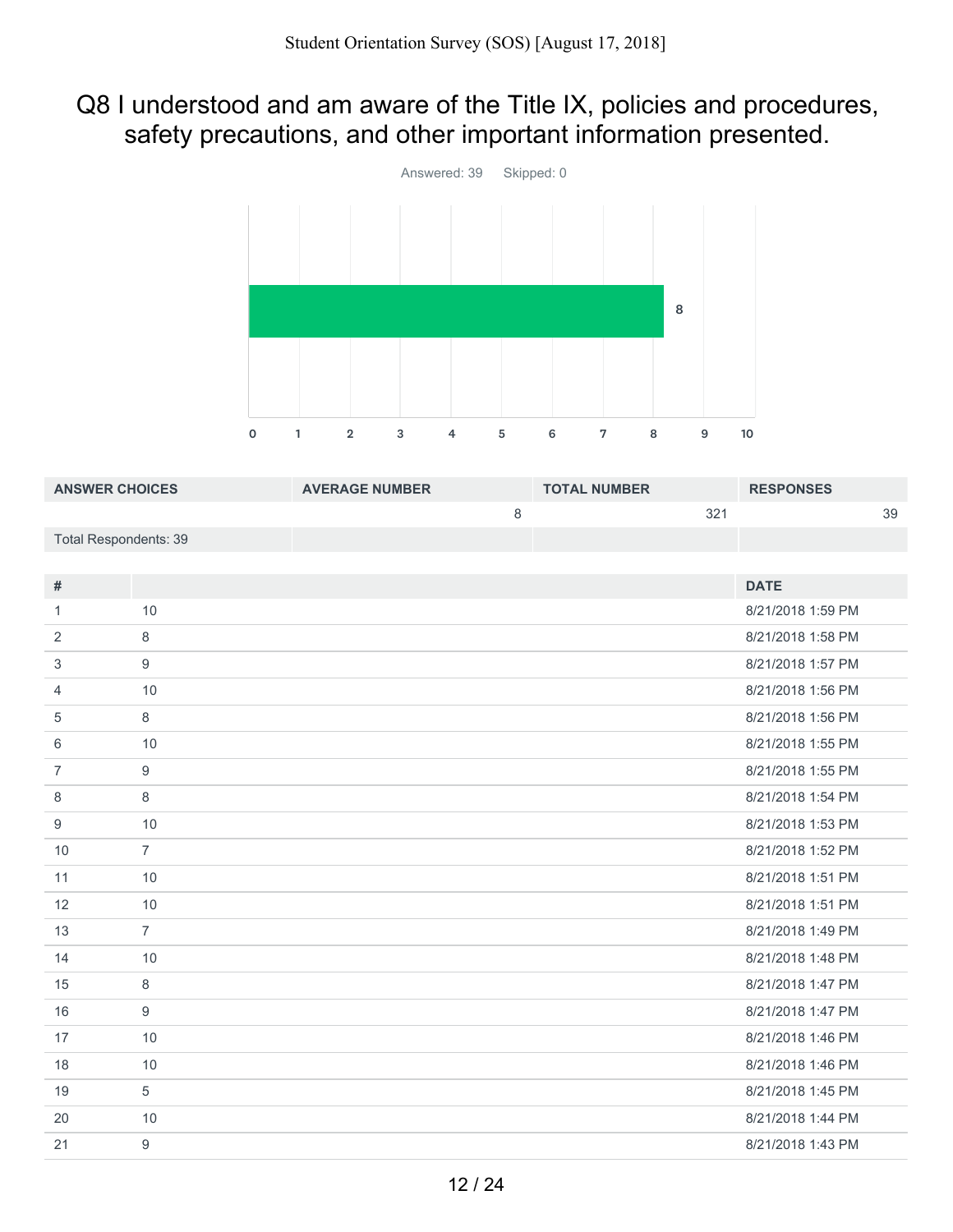| 22 | 4           | 8/21/2018 1:41 PM |
|----|-------------|-------------------|
| 23 | 5           | 8/21/2018 1:40 PM |
| 24 | 10          | 8/21/2018 1:37 PM |
| 25 | 10          | 8/21/2018 1:37 PM |
| 26 | 10          | 8/21/2018 1:35 PM |
| 27 | 10          | 8/21/2018 1:35 PM |
| 28 | 9           | 8/21/2018 1:33 PM |
| 29 | 10          | 8/21/2018 1:33 PM |
| 30 | 5           | 8/21/2018 1:32 PM |
| 31 | 5           | 8/21/2018 1:31 PM |
| 32 | 3           | 8/21/2018 1:30 PM |
| 33 | 10          | 8/21/2018 1:29 PM |
| 34 | 10          | 8/21/2018 1:27 PM |
| 35 | 6           | 8/21/2018 1:26 PM |
| 36 | $\mathbf 0$ | 8/21/2018 1:25 PM |
| 37 | 8           | 8/21/2018 1:24 PM |
| 38 | 9           | 8/21/2018 1:22 PM |
| 39 | 10          | 8/21/2018 1:21 PM |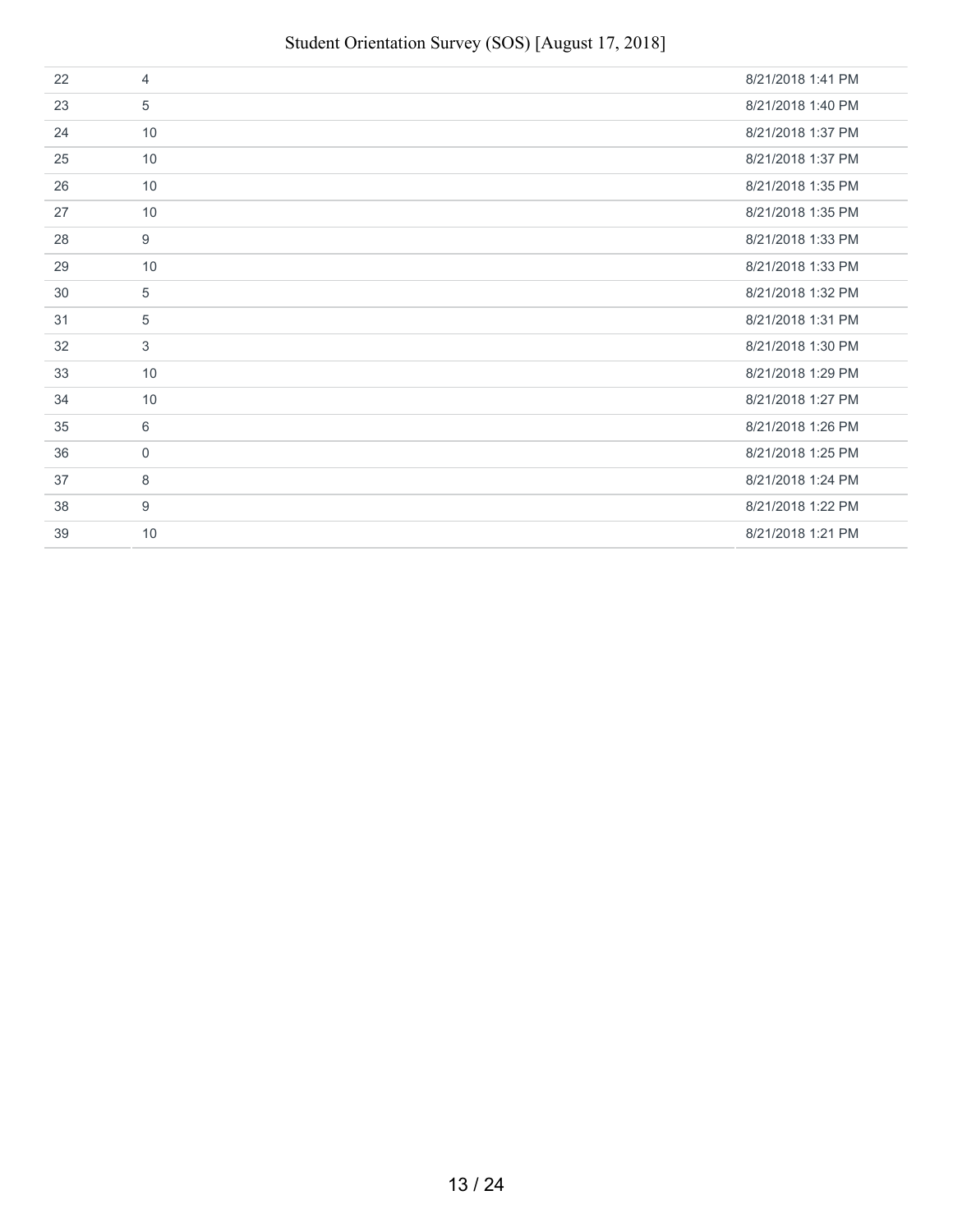### Q9 I understood and am now aware of the services and student activities provided at the Recreation Office.



| <b>ANSWER CHOICES</b>        |                  | <b>AVERAGE NUMBER</b> |   | <b>TOTAL NUMBER</b> |     | <b>RESPONSES</b>  |    |
|------------------------------|------------------|-----------------------|---|---------------------|-----|-------------------|----|
|                              |                  |                       | 8 |                     | 303 |                   | 38 |
| <b>Total Respondents: 38</b> |                  |                       |   |                     |     |                   |    |
|                              |                  |                       |   |                     |     |                   |    |
| #                            |                  |                       |   |                     |     | <b>DATE</b>       |    |
| $\mathbf{1}$                 | 10               |                       |   |                     |     | 8/21/2018 1:59 PM |    |
| 2                            | $\overline{7}$   |                       |   |                     |     | 8/21/2018 1:58 PM |    |
| 3                            | 10               |                       |   |                     |     | 8/21/2018 1:57 PM |    |
| 4                            | 10               |                       |   |                     |     | 8/21/2018 1:56 PM |    |
| 5                            | $\overline{9}$   |                       |   |                     |     | 8/21/2018 1:56 PM |    |
| 6                            | 10               |                       |   |                     |     | 8/21/2018 1:55 PM |    |
| $\overline{7}$               | 10               |                       |   |                     |     | 8/21/2018 1:55 PM |    |
| 8                            | $9\,$            |                       |   |                     |     | 8/21/2018 1:54 PM |    |
| 9                            | 10               |                       |   |                     |     | 8/21/2018 1:53 PM |    |
| 10                           | $\overline{4}$   |                       |   |                     |     | 8/21/2018 1:52 PM |    |
| 11                           | 10               |                       |   |                     |     | 8/21/2018 1:51 PM |    |
| 12                           | 10               |                       |   |                     |     | 8/21/2018 1:51 PM |    |
| 13                           | 6                |                       |   |                     |     | 8/21/2018 1:49 PM |    |
| 14                           | 9                |                       |   |                     |     | 8/21/2018 1:48 PM |    |
| 15                           | 8                |                       |   |                     |     | 8/21/2018 1:47 PM |    |
| 16                           | 10               |                       |   |                     |     | 8/21/2018 1:47 PM |    |
| 17                           | $9\,$            |                       |   |                     |     | 8/21/2018 1:46 PM |    |
| 18                           | $\overline{4}$   |                       |   |                     |     | 8/21/2018 1:45 PM |    |
| 19                           | 10               |                       |   |                     |     | 8/21/2018 1:44 PM |    |
| 20                           | $\boldsymbol{9}$ |                       |   |                     |     | 8/21/2018 1:43 PM |    |
| 21                           | 6                |                       |   |                     |     | 8/21/2018 1:41 PM |    |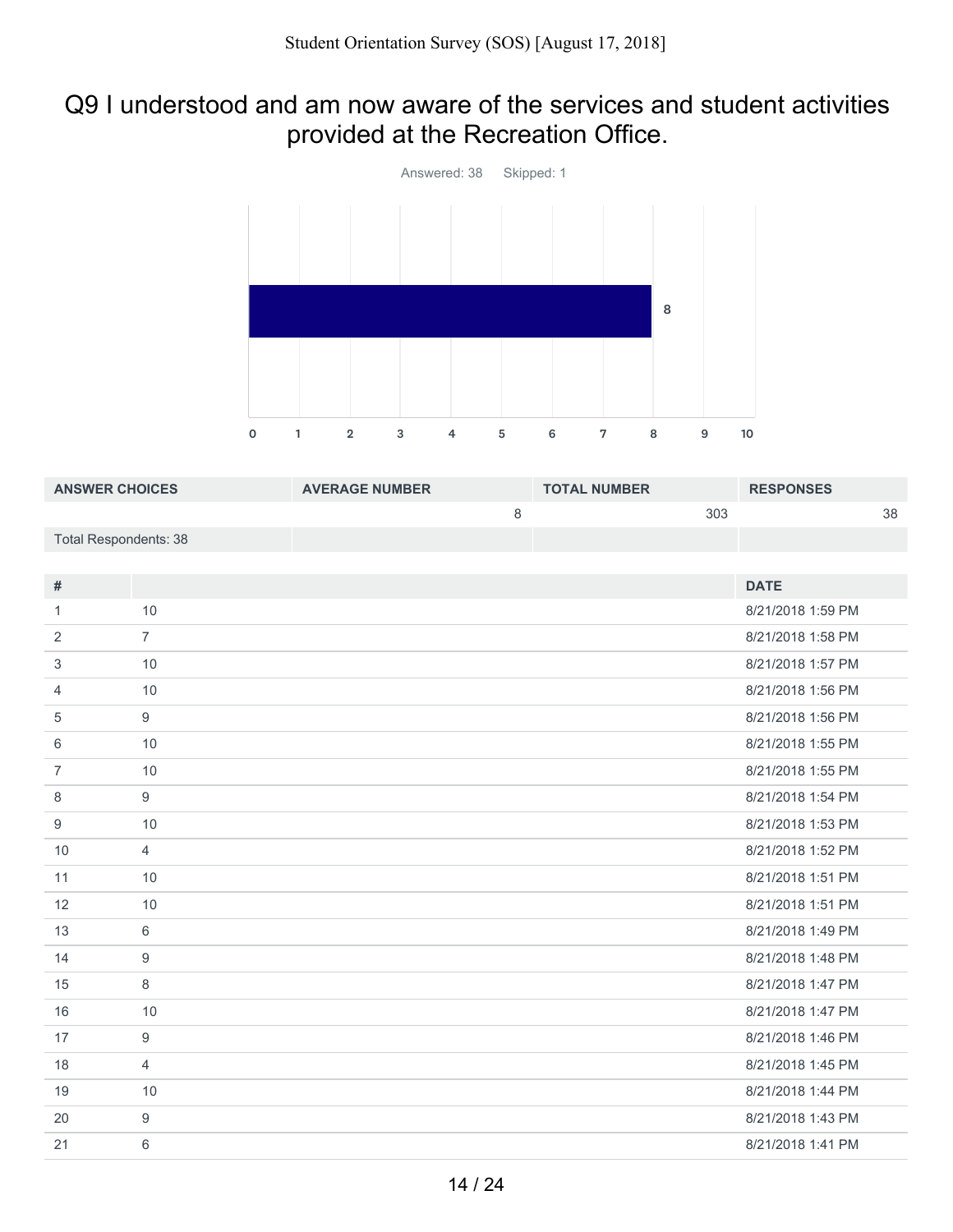| 22 | $\overline{4}$ | 8/21/2018 1:40 PM |
|----|----------------|-------------------|
| 23 | 10             | 8/21/2018 1:37 PM |
| 24 | 10             | 8/21/2018 1:37 PM |
| 25 | 10             | 8/21/2018 1:35 PM |
| 26 | 10             | 8/21/2018 1:35 PM |
| 27 | 10             | 8/21/2018 1:33 PM |
| 28 | 9              | 8/21/2018 1:33 PM |
| 29 | 5              | 8/21/2018 1:32 PM |
| 30 | 8              | 8/21/2018 1:31 PM |
| 31 | 5              | 8/21/2018 1:30 PM |
| 32 | 5              | 8/21/2018 1:29 PM |
| 33 | 9              | 8/21/2018 1:27 PM |
| 34 | $\overline{7}$ | 8/21/2018 1:26 PM |
| 35 | 3              | 8/21/2018 1:25 PM |
| 36 | 8              | 8/21/2018 1:24 PM |
| 37 | $\mathbf 0$    | 8/21/2018 1:22 PM |
| 38 | 10             | 8/21/2018 1:21 PM |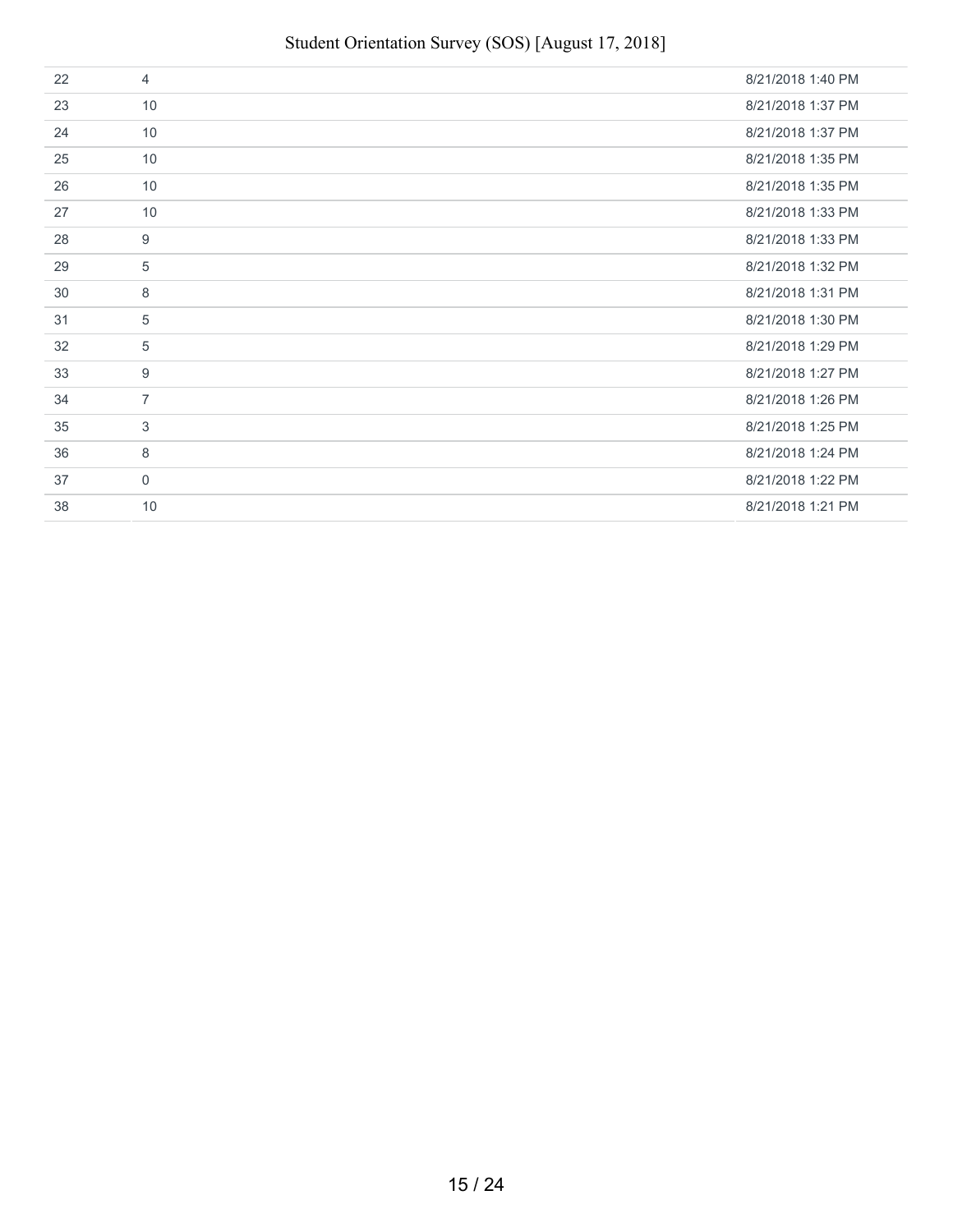### Q10 I am now aware of the location of different offices, classrooms and other facilities on the campus.



| <b>ANSWER CHOICES</b>        |                  | <b>AVERAGE NUMBER</b> |         | <b>TOTAL NUMBER</b> |     | <b>RESPONSES</b>  |    |
|------------------------------|------------------|-----------------------|---------|---------------------|-----|-------------------|----|
|                              |                  |                       | $\,8\,$ |                     | 307 |                   | 38 |
| <b>Total Respondents: 38</b> |                  |                       |         |                     |     |                   |    |
|                              |                  |                       |         |                     |     |                   |    |
| #                            |                  |                       |         |                     |     | <b>DATE</b>       |    |
| $\mathbf{1}$                 | 10               |                       |         |                     |     | 8/21/2018 1:59 PM |    |
| $\overline{2}$               | $\overline{7}$   |                       |         |                     |     | 8/21/2018 1:58 PM |    |
| 3                            | 10               |                       |         |                     |     | 8/21/2018 1:57 PM |    |
| $\overline{4}$               | 10               |                       |         |                     |     | 8/21/2018 1:56 PM |    |
| 5                            | $\boldsymbol{9}$ |                       |         |                     |     | 8/21/2018 1:56 PM |    |
| 6                            | 9                |                       |         |                     |     | 8/21/2018 1:55 PM |    |
| $\overline{7}$               | 10               |                       |         |                     |     | 8/21/2018 1:55 PM |    |
| 8                            | $\,8\,$          |                       |         |                     |     | 8/21/2018 1:54 PM |    |
| 9                            | $\boldsymbol{9}$ |                       |         |                     |     | 8/21/2018 1:53 PM |    |
| 10                           | $\,6\,$          |                       |         |                     |     | 8/21/2018 1:52 PM |    |
| 11                           | 10               |                       |         |                     |     | 8/21/2018 1:51 PM |    |
| 12                           | 10               |                       |         |                     |     | 8/21/2018 1:51 PM |    |
| 13                           | $\overline{4}$   |                       |         |                     |     | 8/21/2018 1:49 PM |    |
| 14                           | 9                |                       |         |                     |     | 8/21/2018 1:48 PM |    |
| 15                           | 9                |                       |         |                     |     | 8/21/2018 1:47 PM |    |
| 16                           | 10               |                       |         |                     |     | 8/21/2018 1:47 PM |    |
| 17                           | $\boldsymbol{9}$ |                       |         |                     |     | 8/21/2018 1:46 PM |    |
| 18                           | $\overline{4}$   |                       |         |                     |     | 8/21/2018 1:45 PM |    |
| 19                           | 10               |                       |         |                     |     | 8/21/2018 1:44 PM |    |
| 20                           | $9\,$            |                       |         |                     |     | 8/21/2018 1:43 PM |    |
| 21                           | $\overline{7}$   |                       |         |                     |     | 8/21/2018 1:41 PM |    |
|                              |                  |                       |         |                     |     |                   |    |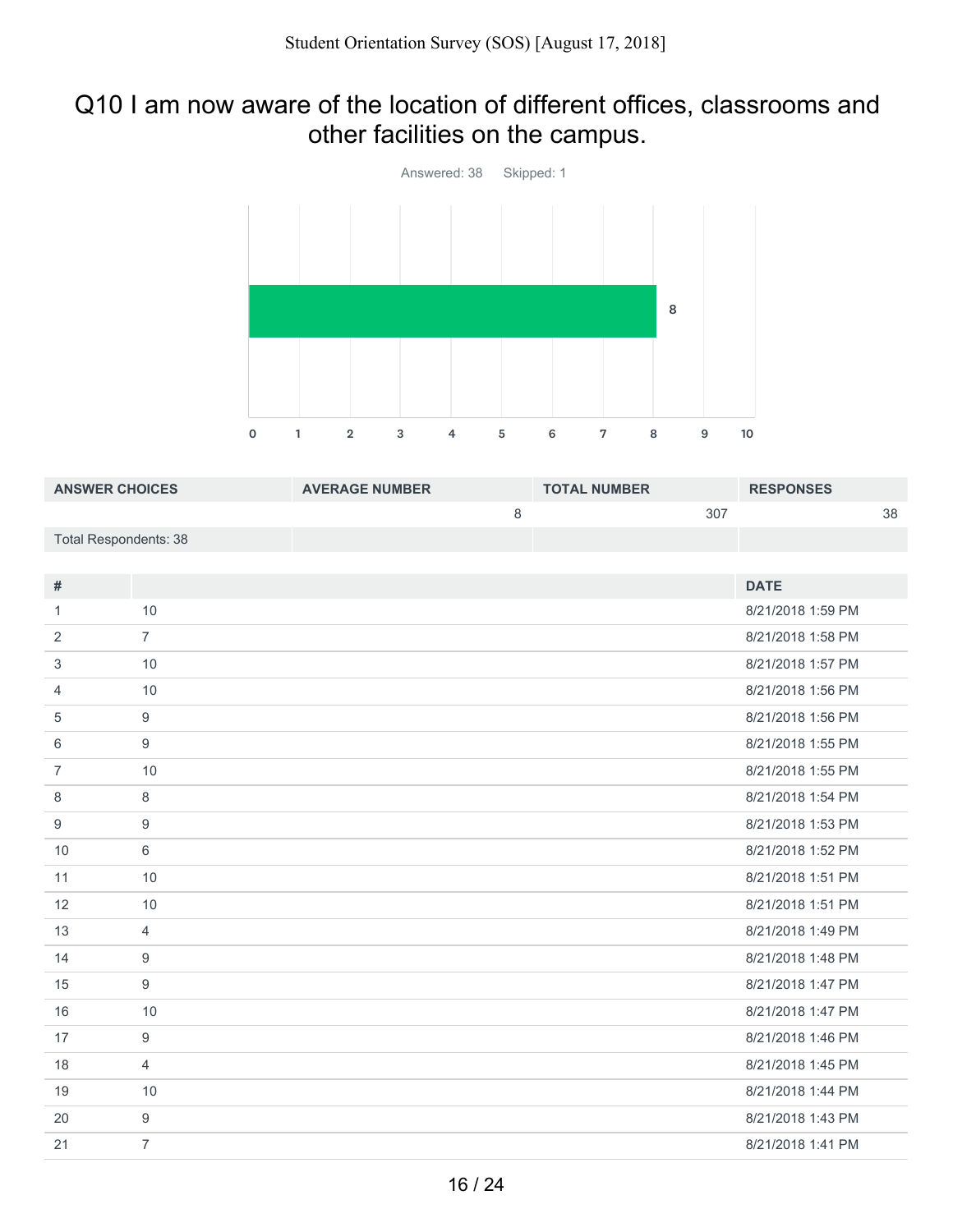| 22 | 5              | 8/21/2018 1:40 PM |
|----|----------------|-------------------|
| 23 | 10             | 8/21/2018 1:37 PM |
| 24 | 10             | 8/21/2018 1:37 PM |
| 25 | 10             | 8/21/2018 1:35 PM |
| 26 | 10             | 8/21/2018 1:35 PM |
| 27 | 10             | 8/21/2018 1:33 PM |
| 28 | 8              | 8/21/2018 1:33 PM |
| 29 | 5              | 8/21/2018 1:32 PM |
| 30 | 8              | 8/21/2018 1:31 PM |
| 31 | 5              | 8/21/2018 1:30 PM |
| 32 | 5              | 8/21/2018 1:29 PM |
| 33 | 9              | 8/21/2018 1:27 PM |
| 34 | $\overline{7}$ | 8/21/2018 1:26 PM |
| 35 | 1              | 8/21/2018 1:25 PM |
| 36 | 6              | 8/21/2018 1:24 PM |
| 37 | 9              | 8/21/2018 1:22 PM |
| 38 | 10             | 8/21/2018 1:21 PM |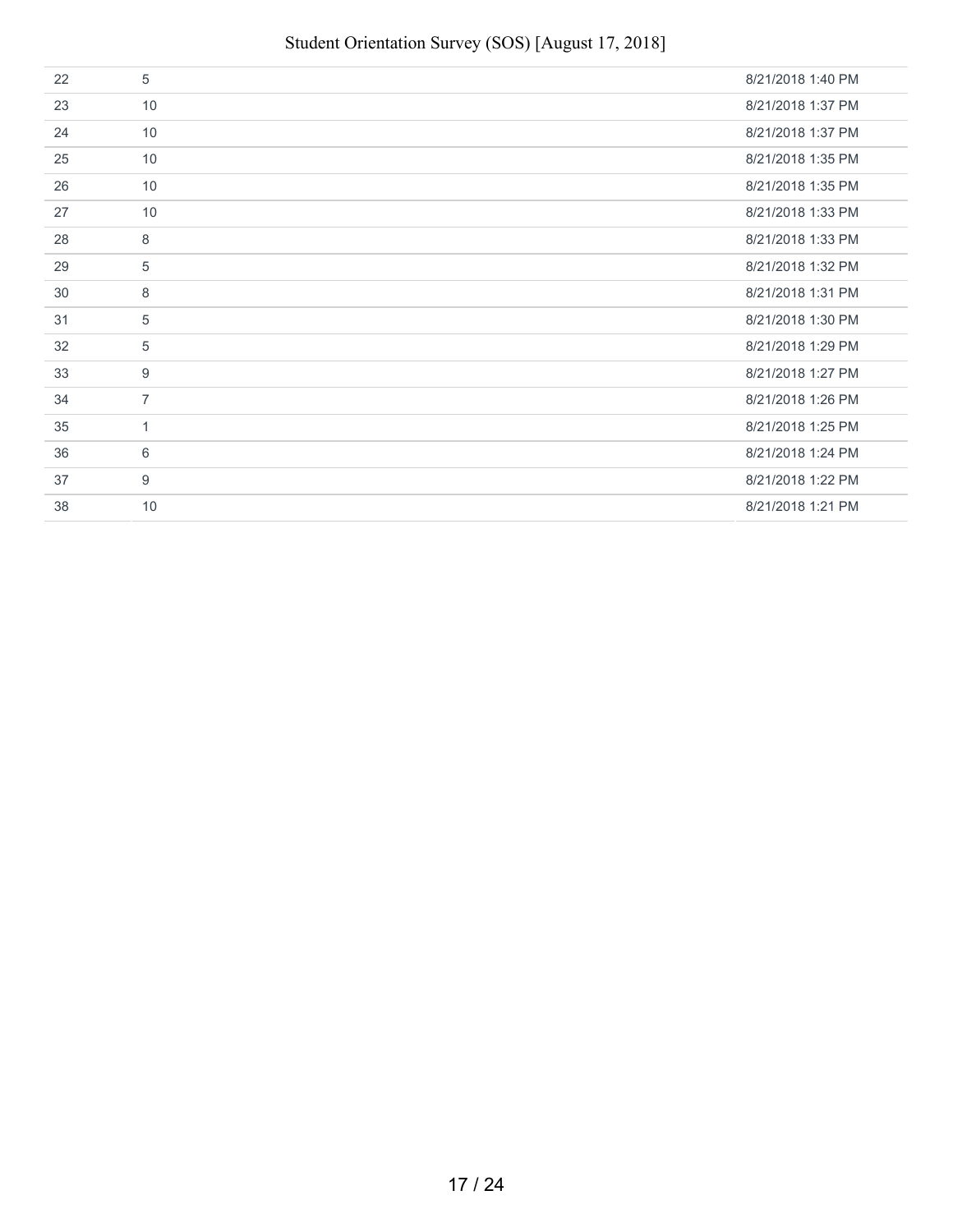#### Q11 I understood and am now aware of the use of the different college facilities.



| <b>ANSWER CHOICES</b>        |                  | <b>AVERAGE NUMBER</b> |         | <b>TOTAL NUMBER</b> |     | <b>RESPONSES</b>  |    |
|------------------------------|------------------|-----------------------|---------|---------------------|-----|-------------------|----|
|                              |                  |                       | $\,8\,$ |                     | 312 |                   | 38 |
| <b>Total Respondents: 38</b> |                  |                       |         |                     |     |                   |    |
|                              |                  |                       |         |                     |     |                   |    |
| #                            |                  |                       |         |                     |     | <b>DATE</b>       |    |
| $\mathbf{1}$                 | 10               |                       |         |                     |     | 8/21/2018 1:59 PM |    |
| $\overline{2}$               | $\overline{7}$   |                       |         |                     |     | 8/21/2018 1:58 PM |    |
| 3                            | 10               |                       |         |                     |     | 8/21/2018 1:57 PM |    |
| 4                            | 10               |                       |         |                     |     | 8/21/2018 1:56 PM |    |
| 5                            | $9\,$            |                       |         |                     |     | 8/21/2018 1:56 PM |    |
| 6                            | 9                |                       |         |                     |     | 8/21/2018 1:55 PM |    |
| $\overline{7}$               | 10               |                       |         |                     |     | 8/21/2018 1:55 PM |    |
| 8                            | $\,8\,$          |                       |         |                     |     | 8/21/2018 1:54 PM |    |
| 9                            | $\boldsymbol{9}$ |                       |         |                     |     | 8/21/2018 1:53 PM |    |
| 10                           | 3                |                       |         |                     |     | 8/21/2018 1:52 PM |    |
| 11                           | 10               |                       |         |                     |     | 8/21/2018 1:51 PM |    |
| 12                           | 10               |                       |         |                     |     | 8/21/2018 1:51 PM |    |
| 13                           | $\,8\,$          |                       |         |                     |     | 8/21/2018 1:49 PM |    |
| 14                           | $\boldsymbol{9}$ |                       |         |                     |     | 8/21/2018 1:48 PM |    |
| 15                           | $\boldsymbol{9}$ |                       |         |                     |     | 8/21/2018 1:47 PM |    |
| 16                           | 10               |                       |         |                     |     | 8/21/2018 1:47 PM |    |
| 17                           | 10               |                       |         |                     |     | 8/21/2018 1:46 PM |    |
| 18                           | $6\,$            |                       |         |                     |     | 8/21/2018 1:45 PM |    |
| 19                           | $\sqrt{5}$       |                       |         |                     |     | 8/21/2018 1:44 PM |    |
| 20                           | $\boldsymbol{9}$ |                       |         |                     |     | 8/21/2018 1:43 PM |    |
| 21                           | $\,8\,$          |                       |         |                     |     | 8/21/2018 1:41 PM |    |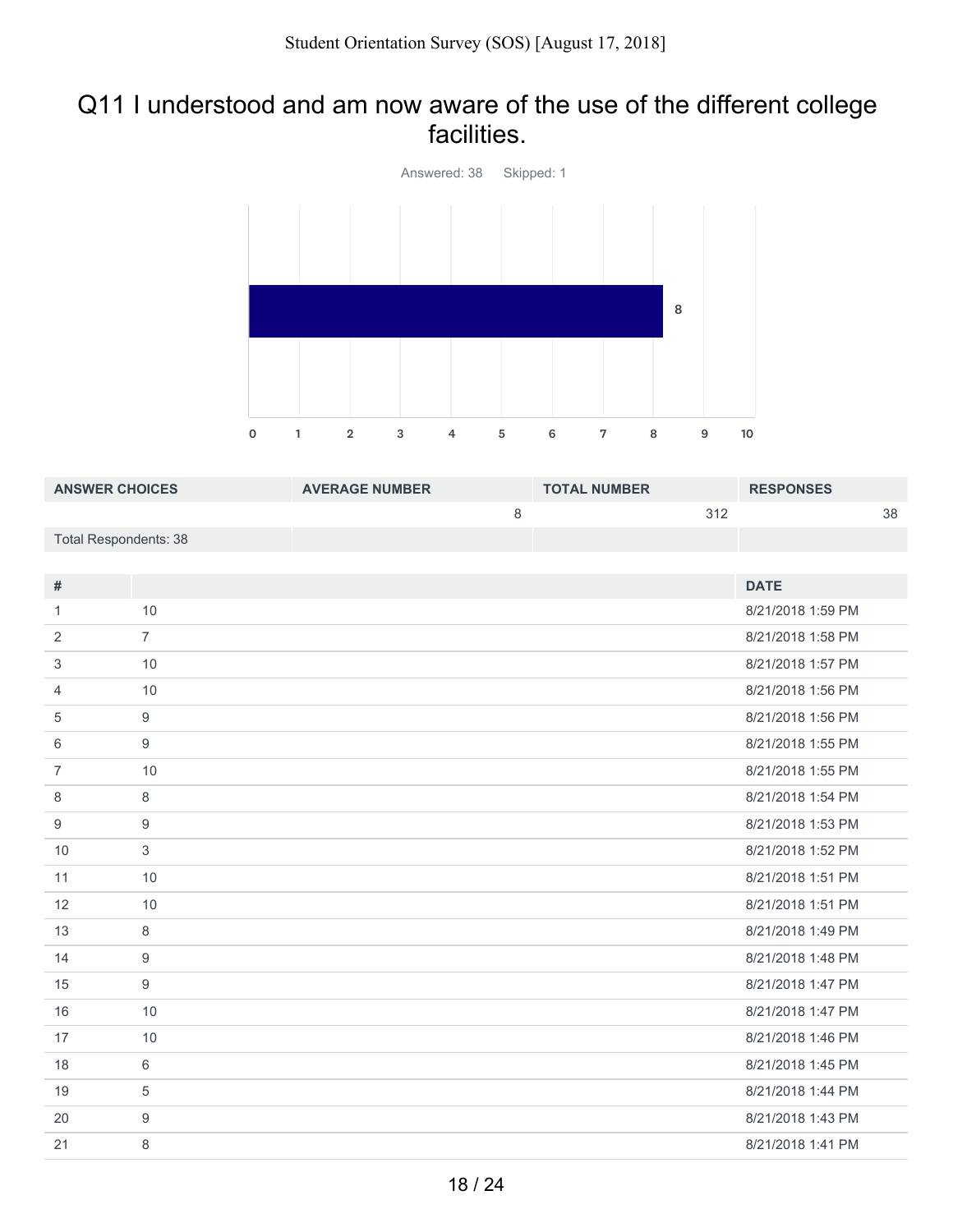| 22 | $\overline{4}$ | 8/21/2018 1:40 PM |
|----|----------------|-------------------|
| 23 | 10             | 8/21/2018 1:37 PM |
| 24 | 10             | 8/21/2018 1:37 PM |
| 25 | 10             | 8/21/2018 1:35 PM |
| 26 | 10             | 8/21/2018 1:35 PM |
| 27 | 10             | 8/21/2018 1:33 PM |
| 28 | 10             | 8/21/2018 1:33 PM |
| 29 | $\overline{7}$ | 8/21/2018 1:32 PM |
| 30 | 8              | 8/21/2018 1:31 PM |
| 31 | 2              | 8/21/2018 1:30 PM |
| 32 | 9              | 8/21/2018 1:29 PM |
| 33 | 10             | 8/21/2018 1:27 PM |
| 34 | $\overline{7}$ | 8/21/2018 1:26 PM |
| 35 | 2              | 8/21/2018 1:25 PM |
| 36 | 6              | 8/21/2018 1:24 PM |
| 37 | 8              | 8/21/2018 1:22 PM |
| 38 | 10             | 8/21/2018 1:21 PM |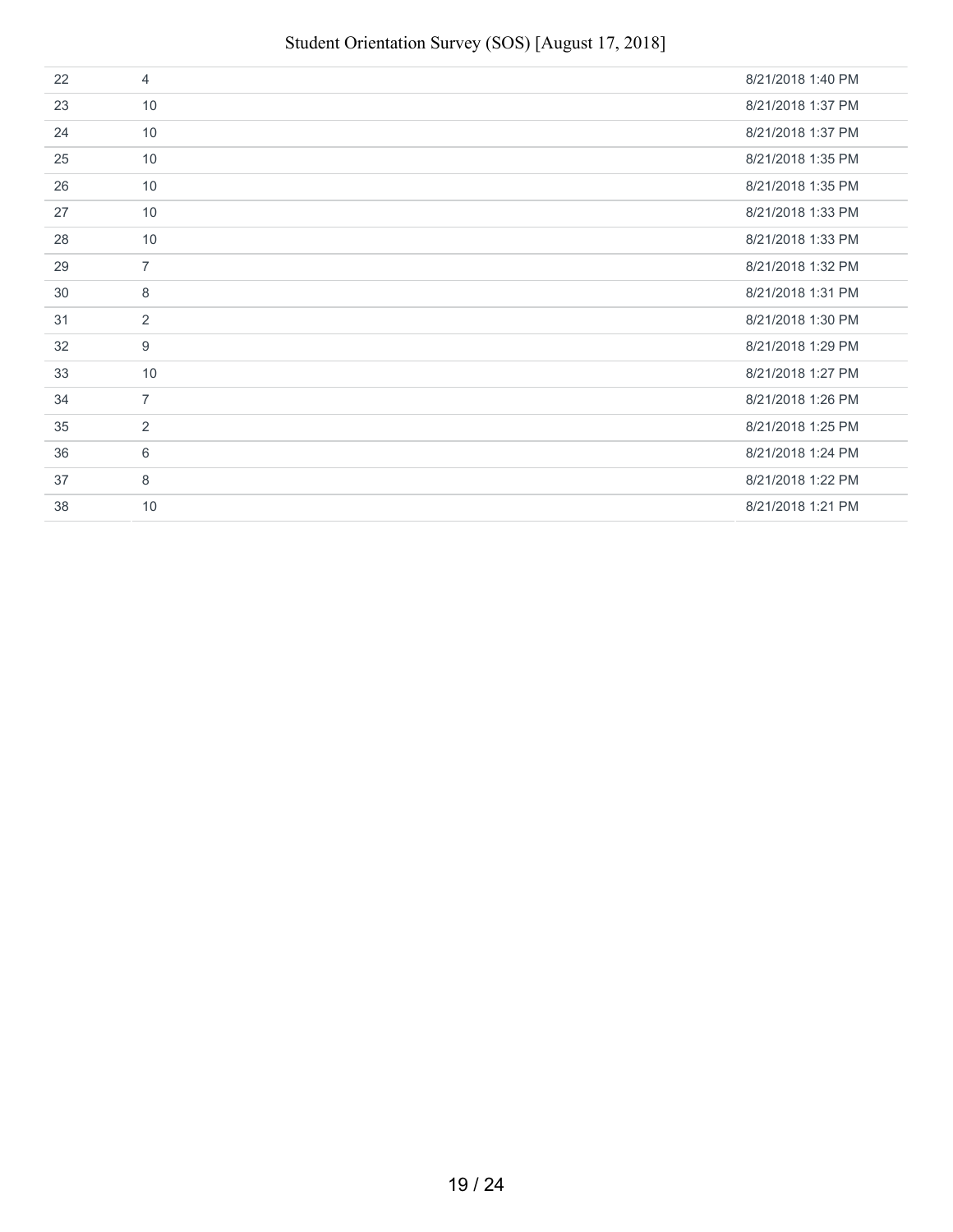#### Q12 Please rate your level of satisfaction with the assistance provided by the Peer Coaches.



| <b>ANSWER CHOICES</b> | <b>RESPONSES</b> |              |
|-----------------------|------------------|--------------|
| Very Satisfied        | 40.5%            | 15           |
| Satisfied             | 35.1%            | 13           |
| Neutral               | 18.9%            | $7^{\circ}$  |
| Dissatisfied          | 2.7%             | 1            |
| Very Dissatisfied     | 2.7%             | $\mathbf{1}$ |
| <b>TOTAL</b>          |                  | 37           |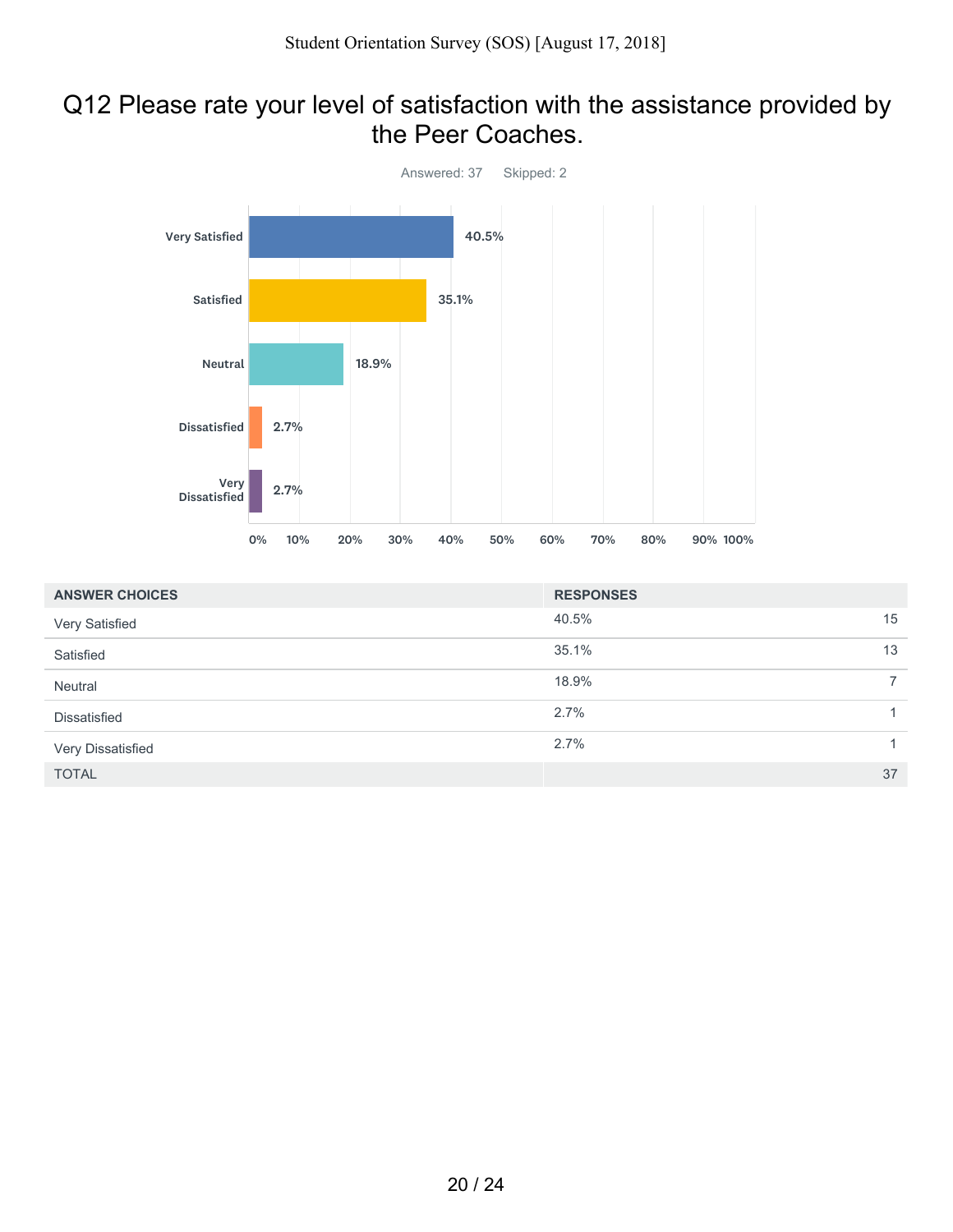#### Q13 Please rate your level of satisfaction with the information learned from the orientation.



| <b>ANSWER CHOICES</b> | <b>RESPONSES</b> |             |
|-----------------------|------------------|-------------|
| Very Satisfied        | 35.1%            | 13          |
| Satisfied             | 35.1%            | 13          |
| Neutral               | 24.3%            | 9           |
| <b>Dissatisfied</b>   | $0.0\%$          | $\mathbf 0$ |
| Very Dissatisfied     | 5.4%             | 2           |
| <b>TOTAL</b>          |                  | 37          |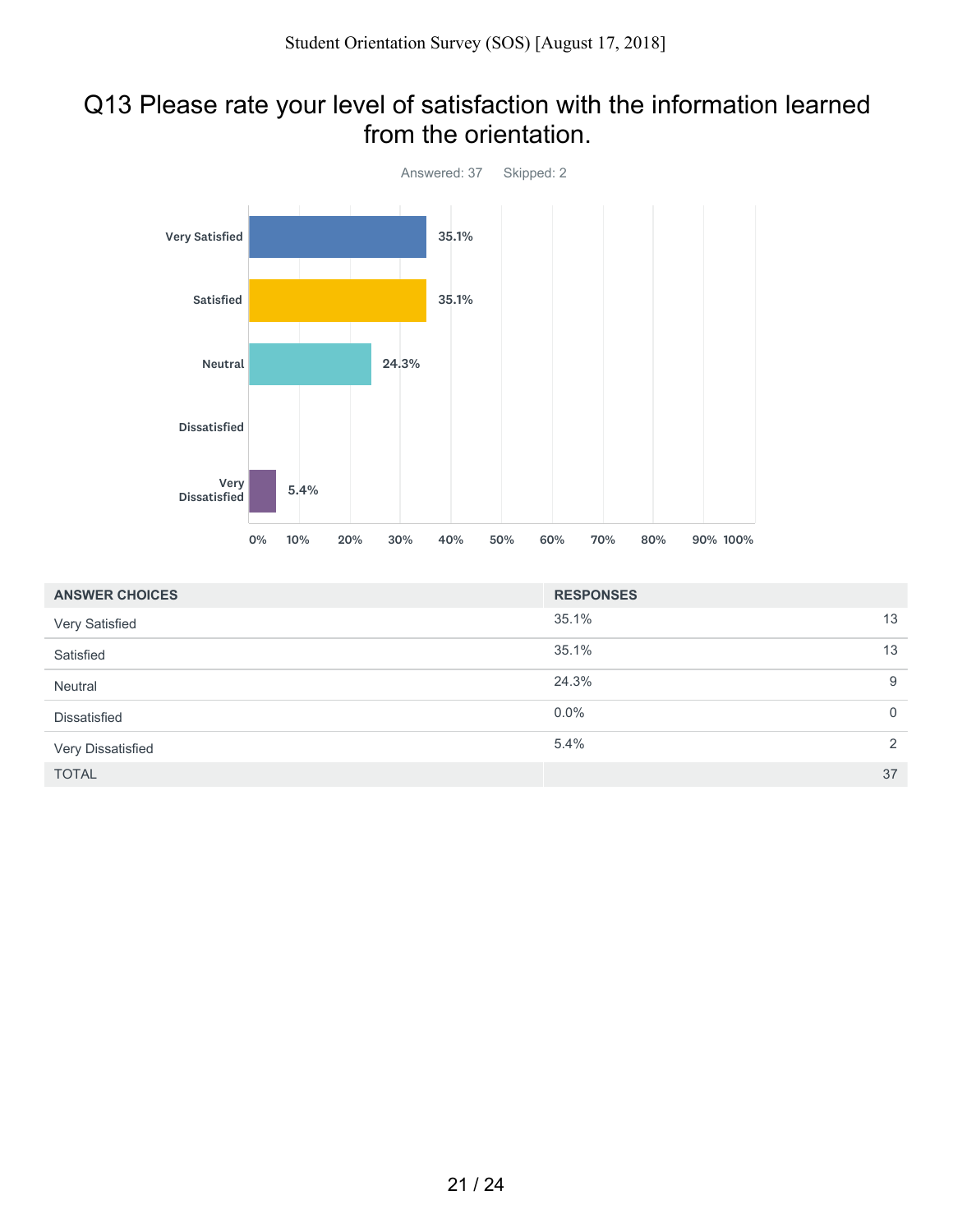### Q14 Please rate your level of satisfaction with the overall registration process.



| <b>ANSWER CHOICES</b> | <b>RESPONSES</b> |              |
|-----------------------|------------------|--------------|
| Very Satisfied        | 38.9%            | 14           |
| Satisfied             | 27.8%            | 10           |
| Neutral               | 30.6%            | 11           |
| <b>Dissatisfied</b>   | $0.0\%$          | $\mathbf 0$  |
| Very Dissatisfied     | 2.8%             | $\mathbf{1}$ |
| <b>TOTAL</b>          |                  | 36           |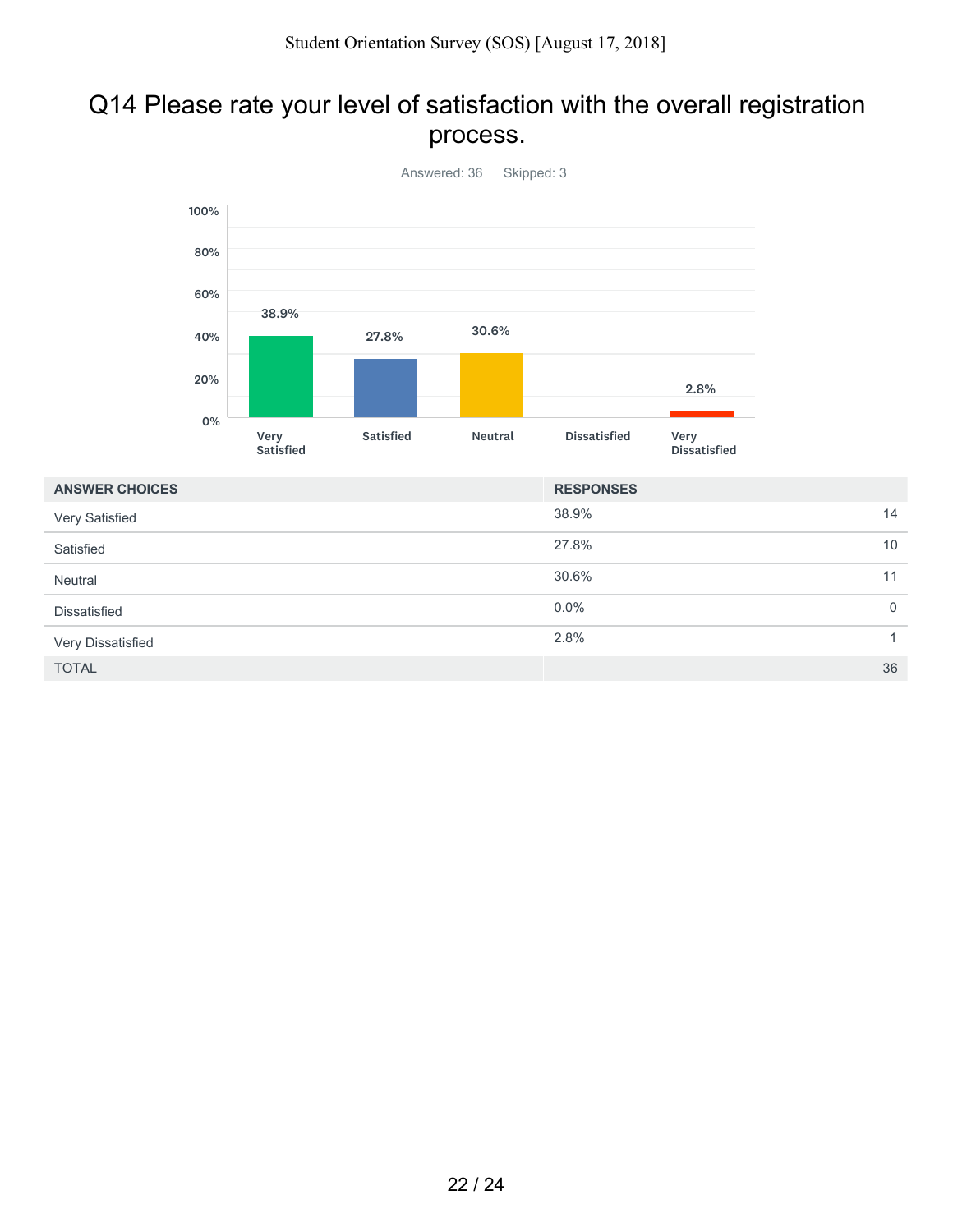## Q15 Please tell us something that you find interesting and may benefit you during the orientation process.(Please write your comments below)

Answered: 10 Skipped: 29

| #  | <b>RESPONSES</b>                                                                              | <b>DATE</b>       |
|----|-----------------------------------------------------------------------------------------------|-------------------|
|    | Well, i didn't find anything interesting just the number of students present today.           | 8/21/2018 1:59 PM |
|    | The touring around campus have helped me understand the campus more. (Building wise)          | 8/21/2018 1:57 PM |
| 3  | i'm interested in this orientation, because i wanna know about COM                            | 8/21/2018 1:52 PM |
|    | offices and classrooms                                                                        | 8/21/2018 1:51 PM |
| 5  | -the tour -the explanations                                                                   | 8/21/2018 1:51 PM |
| 6  | student life clubs                                                                            | 8/21/2018 1:44 PM |
|    | i find the clubs very interesting, and the part where we fill out forms and we can win prizes | 8/21/2018 1:35 PM |
| 8  | arrange those beer coaches and their works                                                    | 8/21/2018 1:29 PM |
| 9  | i am happy to be on this campus to know all the classroom                                     | 8/21/2018 1:27 PM |
| 10 | registering for music club/class                                                              | 8/21/2018 1:26 PM |
|    |                                                                                               |                   |